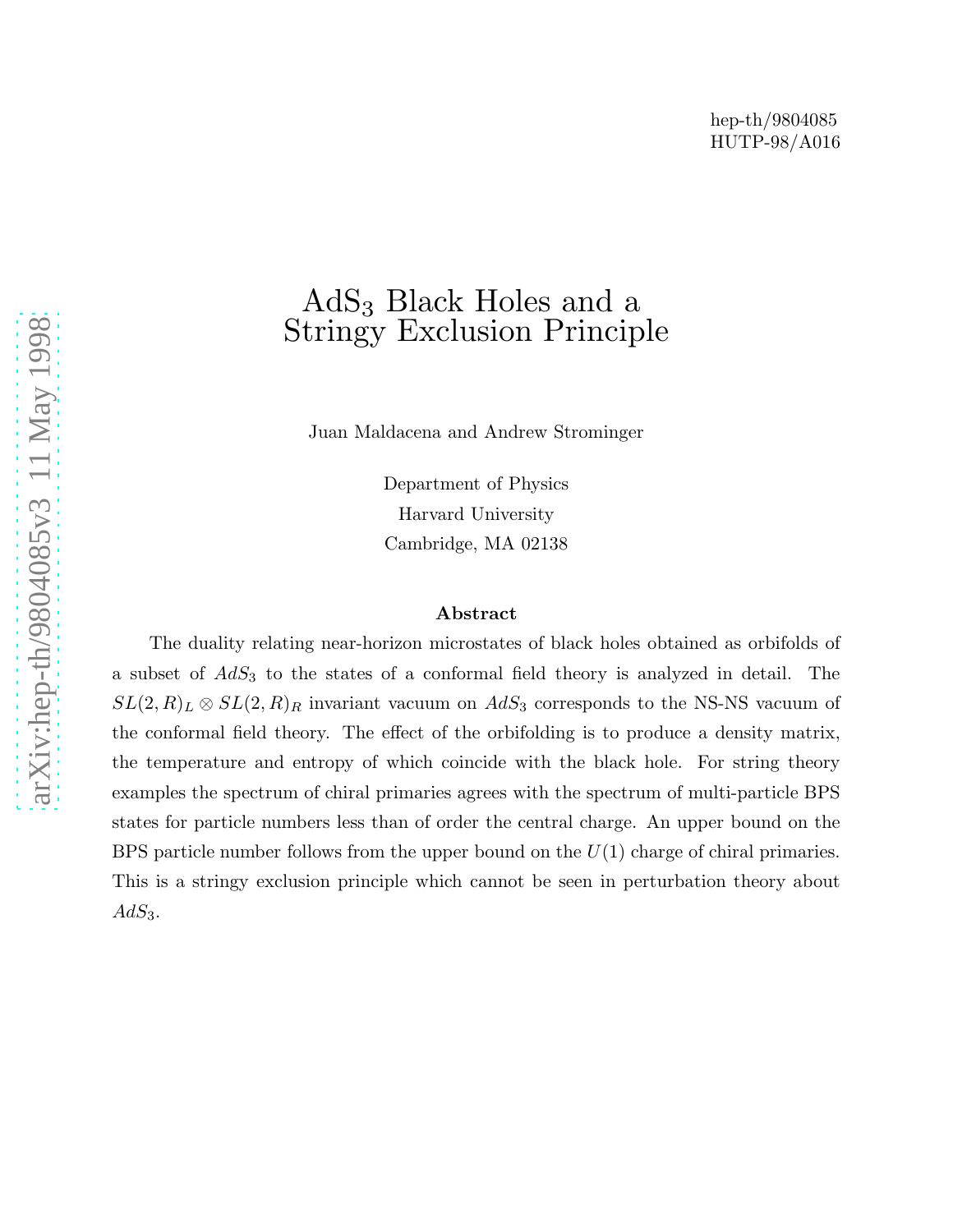## 1. Introduction

String theory leads to a surprising and computationally powerful synthesis between gravity in (D+1)-dimensional anti-deSitter space and conformal field theory in D dimen-sions [\[1](#page-24-0)].The exact duality discovered in [[1](#page-24-0)] relating string theory  $AdS_3 \times S^3 \times M^4$ , where  $M<sup>4</sup>$  is K3 or  $T<sup>4</sup>$ , and two-dimensional conformal field theory on a symmetric product of  $M^4$ ,provides a rich but highly tractable example (investigated earlier in [[2-6\]](#page-24-0)) which shall be the focus of this paper. The richness follows in part from the fact that black holes can be obtained as orbifolds of a subset of  $AdS_3$  [[7\]](#page-24-0). Both sides of the equation are also relatively tractable theories: the conformal field theory in question is hyperkahler, while on the string theory side one encounters  $SL(2, R)$  and  $SU(2)$  WZW models. This contrasts with the higher dimensional cases, which require knowledge of higher dimensional conformal field theories and strings propagating in RR backgrounds.

In the three-dimensional case the duality between conformal field theory and quantum gravity on  $AdS<sub>3</sub>$ , as well as the central charge of the conformal field theory, was derived some time ago in a more general context from the observation that the asymptotic symmetrygroup of  $AdS_3$  is generated by left and right Virasoro algebras [[8\]](#page-24-0). The Hilbert space must provide a representation of the algebra and so is that of a conformal field theory. This turns out to be enough information to show that the number of states grows at large energy exactly as expected from the Bekenstein-Hawking entropy formula[[9\]](#page-24-0). One would like to go beyond this and explicitly identify the near-horizon microstates responsible for the entropy.

In this paper we begin the process of identifying these microstates in the case of type II string theory on orbifolds of  $AdS_3 \times S^3 \times M^4$ . Since  $AdS_3$  is  $SL(2, R)$  and  $S^3$ is $SU(2)$ , the six dimensional part is string theory on a group manifold [[10-13\]](#page-24-0). This is the near-horizon geometry of the black hole studied in [\[14](#page-24-0)] wherein the black hole was shown to be described by conformal field theory whose target space is a deformation of a symmetric product of copies of  $M<sup>4</sup>$ . We find that the chiral primaries in this conformal field theory correspond to multi-particle BPS states in string theory carrying  $S<sup>3</sup>$  angular momentum. The agreement of the degeneracies at every level (up to the exception noted below) involves detailed properties of the dual theories and does not follow from symmetry consideration alone. Non-BPS excitations are  $SL(2, R)_L \otimes SL(2, R)_R$  descendants, while Virasoro descendants are more general multi-particle states.

One of the most fascinating results of the analysis is that the upper bound on the  $U(1)$  charge encountered in the conformal field theory construction of chiral primaries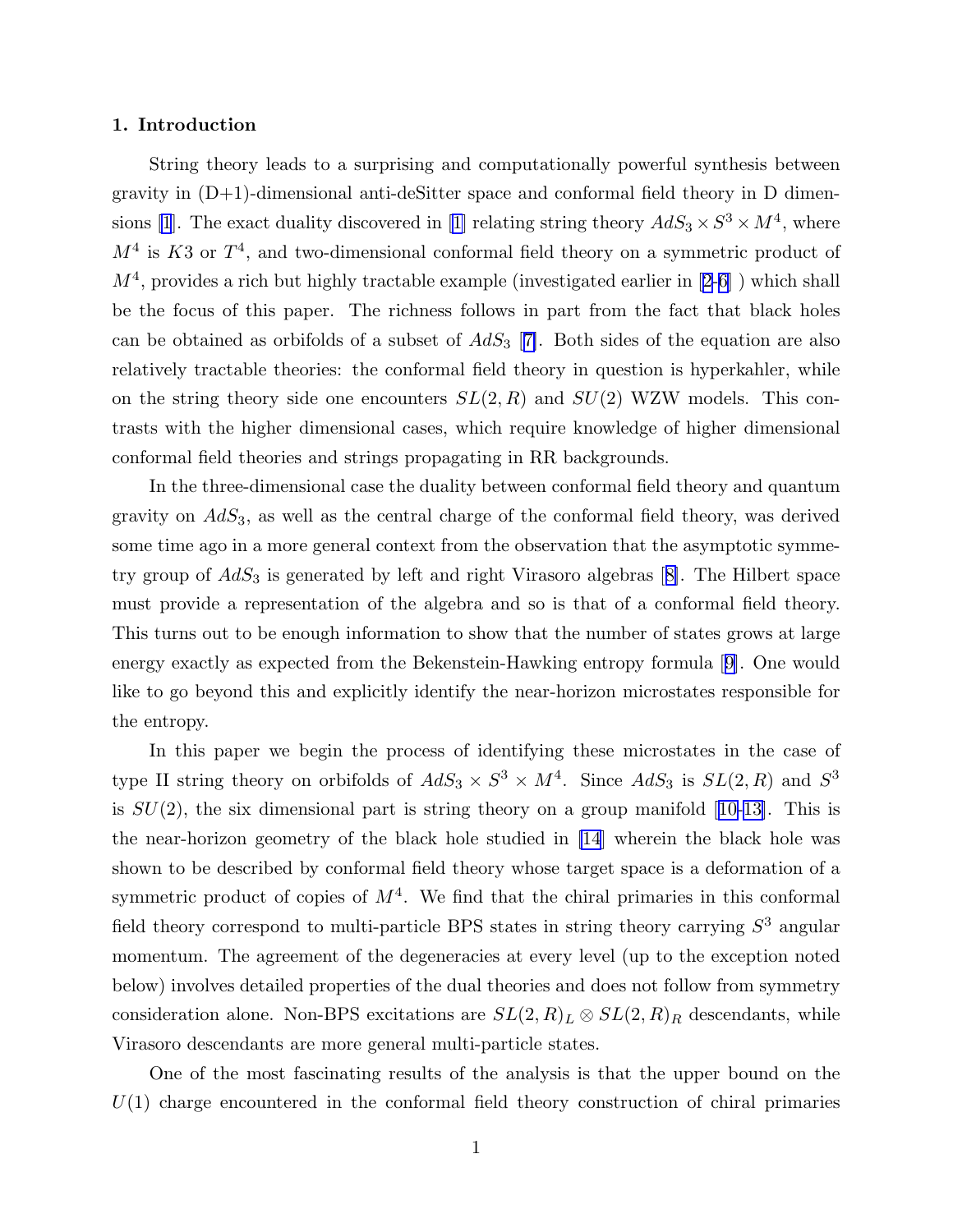translates into an exclusion principle limiting the occupation numbers of bosonic BPS particle modes. The maximum allowed occupation number grows in inverse proportion to the coupling constant, and is proportional to the surface area of the region occupied by the particles in Planck units. Hence the bound is nonperturbative in nature, and cannot be seen from perturbative string theory on  $AdS_3 \times S^3 \times M^4$ . This result is largely algebraic and follows in the spirit of [\[8](#page-24-0),[9\]](#page-24-0) for any sufficiently supersymmetric quantum theory of gravity on  $AdS<sub>3</sub>$ . Very similar exclusion principles have been encountered in previous investigations of nonperturbative string physics[[15,16](#page-24-0),[17\]](#page-24-0) and we expect it has a general significance.

We also find a beautiful relationship (independent of string theory) between the orbifold procedure used to construct the BTZ black hole from  $AdS_3$  and the density matrix of the conformal field theory. The conformal field theory lives on the cylindrical boundary of  $AdS<sub>3</sub>$ . The boundary inherits from  $AdS<sub>3</sub>$  a preferred set of null coordinates on which the  $SL(2, R)_L \otimes SL(2, R)_R$  isometries have the canonical action. The conformal field theory is in the vacuum with respect to these coordinates. In general they differ by an exponential transformation from the coordinates used to define energy and momentum, and in which the discrete identifications act simply. This is exactly the transformation from two-dimensional Minkowski to Rindler coordinates, and the subset of  $AdS<sub>3</sub>$  entering into the construction corresponds to the Rindler wedge. This accounts for the thermal nature of the mixed quantum state of the black hole. Similar relationships are also found between the dual euclidean representations of the finite temperature partition function.

This paper is organized as follows. In section 2 we relate the description of the lorentzian three-dimensional black hole as a quotient of  $AdS<sub>3</sub>$  to the conformal field theory description. In section 3 we consider the euclidean black holes as quotients on euclidean  $AdS<sub>3</sub>$  and relate them to similar quotients of conformal field theories. In section 3 we consider in detail the map between states in the conformal field theory on the circle with NS boundary conditions and states in supergravity on  $AdS_3$ . We find the states corresponding to chiral primary fields in conformal field theory and discuss the bound on the particle number. In section 4 we make some remarks about the case with Ramond boundary conditions.

As this work was in progress we received references [\[18](#page-24-0),[19,20\]](#page-24-0) which have some overlap with aspects of this paper.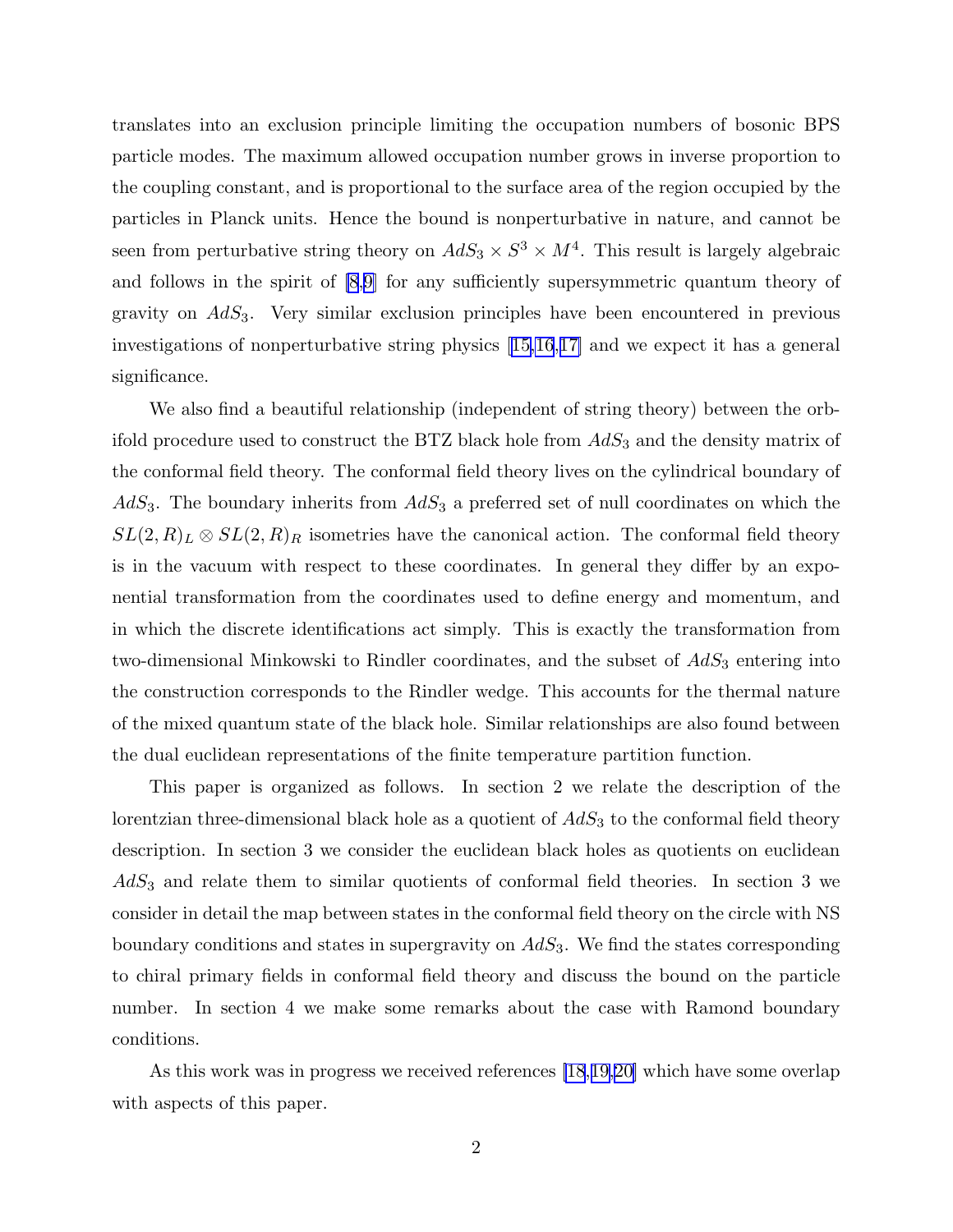# <span id="page-3-0"></span>2. Lorentzian Black Holes

# 2.1. The Classical D1-D5 Black Hole

In this subsection we describe the near-horizon geometry and fix our notation. The low-energy action for ten-dimensional type IIB string theory contains the terms,

$$
\frac{1}{128\pi^7\alpha'^4} \int d^{10}x \sqrt{-g} \left[ e^{-2\phi} \left( R + 4(\nabla\phi)^2 \right) - \frac{1}{12} H^2 \right] \tag{2.1}
$$

in the ten-dimensional string frame.  $H$  denotes the RR three form field strength, and  $\phi$  is the dilaton. The NS three form, self-dual five form, and second scalar are set to zero. We wish to consider a toroidal compactification to five dimensions with an  $S^1$  of length $2\pi R$  and a  $T^4$  of four-volume  $(2\pi)^4 v {\alpha'}^2$ <sup>1</sup>. In notation similar to that of [[21](#page-24-0)], the black hole solution associated to  $Q_1$  D1-branes and  $Q_5$  D5-branes is given in terms of the ten-dimensional variables by

$$
e^{-2\phi} = \frac{1}{g^2} \left( 1 + \frac{r_5^2}{r^2} \right) \left( 1 + \frac{r_1^2}{r^2} \right)^{-1},
$$
  
\n
$$
H = \frac{2r_5^2}{g} \epsilon_3 + 2r_1^2 g e^{-2\phi} *_{6} \epsilon_3,
$$
  
\n
$$
ds^2 = \left( 1 + \frac{r_1^2}{r^2} \right)^{-1/2} \left( 1 + \frac{r_5^2}{r^2} \right)^{-1/2} \left[ -dt^2 + (dx^5)^2 \right.
$$
  
\n
$$
+ \frac{r_0^2}{r^2} (\cosh \sigma dt + \sinh \sigma dx^5)^2 + \left( 1 + \frac{r_1^2}{r^2} \right) dx_i dx^i
$$
  
\n
$$
+ \left( 1 + \frac{r_1^2}{r^2} \right)^{1/2} \left( 1 + \frac{r_5^2}{r^2} \right)^{1/2} \left[ \left( 1 - \frac{r_0^2}{r^2} \right)^{-1} dr^2 + r^2 d\Omega_3^2 \right],
$$
\n(2.2)

where g is the ten-dimensional string coupling,  $*_6$  is the Hodge dual in the six dimensions  $x^0, \ldots, x^5$ , the  $r_i$  are functions of the mass and charges, and  $\epsilon_3$  is the volume form on the unit three-sphere.  $x^5$  is periodically identified with period  $2\pi R$ ,  $x^i$ ,  $i = 6, ..., 9$ , are each identified with period  $2\pi v^{1/4} {\alpha'}^{1/2}$ . We are interested in the near-horizon scaling limit of [\[1](#page-24-0)], defined by taking  $\alpha'\to 0$  with

$$
U = \frac{r}{\alpha'}, \qquad U_0 = \frac{r_0}{\alpha'}, \tag{2.3}
$$

<sup>&</sup>lt;sup>1</sup> With these conventions, T-duality sends R to  $\alpha'/R$  or v to  $1/v$ , and S-duality sends g to  $1/g$ .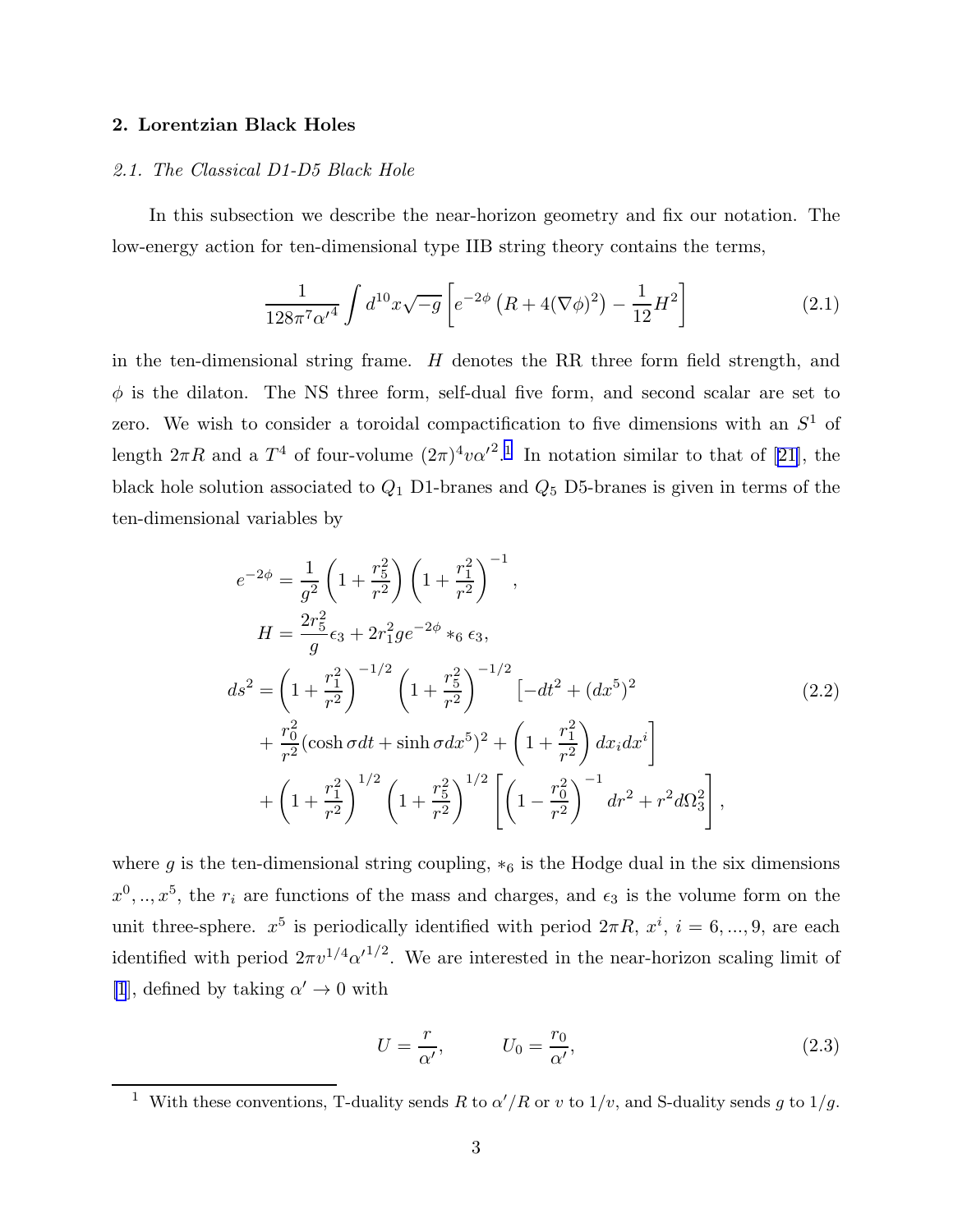<span id="page-4-0"></span>as well as v and R fixed. In this limit  $(2.2)$  reduces to

$$
e^{-2\phi} = \frac{Q_5}{g_6^2 Q_1},
$$
  
\n
$$
\frac{ds^2}{\alpha'} = \frac{U^2}{\ell^2} (-dt^2 + (dx^5)^2) + \frac{U_0^2}{\ell^2} (\cosh \sigma dt + \sinh \sigma dx^5)^2 + \frac{\ell^2}{U^2 - U_0^2} dU^2
$$
\n
$$
+ \sqrt{\frac{Q_1}{vQ_5}} dx_i dx^i + \ell^2 d\Omega_3^2,
$$
\n(2.4)

with

$$
Q_1 = \frac{v}{4\pi^2 g^2 \alpha'} \int e^{2\phi} *_6 H,
$$
  
\n
$$
Q_5 = \frac{1}{4\pi^2 \alpha'} \int H,
$$
  
\n
$$
g_6^2 = \frac{g^2}{v},
$$
  
\n
$$
k = Q_1 Q_5,
$$
  
\n
$$
\ell^2 = g_6 \sqrt{k}.
$$
  
\n(2.5)

The shorthand k is adopted because  $Q_1Q_5$  equals the level of the Kac-Moody superconformal algebra of the dual conformal field theory. The total momentum around the  $S^1$  is given by

$$
\frac{n}{R} = \frac{RU_0^2 \sinh 2\sigma}{2g_6^2}.\tag{2.6}
$$

All charges are normalized to be integers and taken to be positive. The extremal limit with non-zero momentum charge is  $U_0 \to 0$ ,  $\sigma \to \infty$  with  $U_0 e^{\sigma}$  held fixed.

The energy above the  $U_0 = n = 0$  black hole ground state is

$$
M = \frac{RU_0^2 \cosh 2\sigma}{2g_6^2}.
$$
\n(2.7)

We note that this and other relevant quantities are independent of  $\alpha'$ , and so remain finite in the scaling limit. Note that the volume of the four-torus in (2.4) is  $v_f = Q_1/Q_5$ . In fact some of the scalar fields have fixed values depending only on the charges (the fixed scalars) [\[22](#page-24-0)]. The value of the six dimensional string coupling  $g_6$ , on the other hand is not fixed and has the same value that it had asymptotically in [\(2.2\)](#page-3-0). Similar observations apply to the K3 case.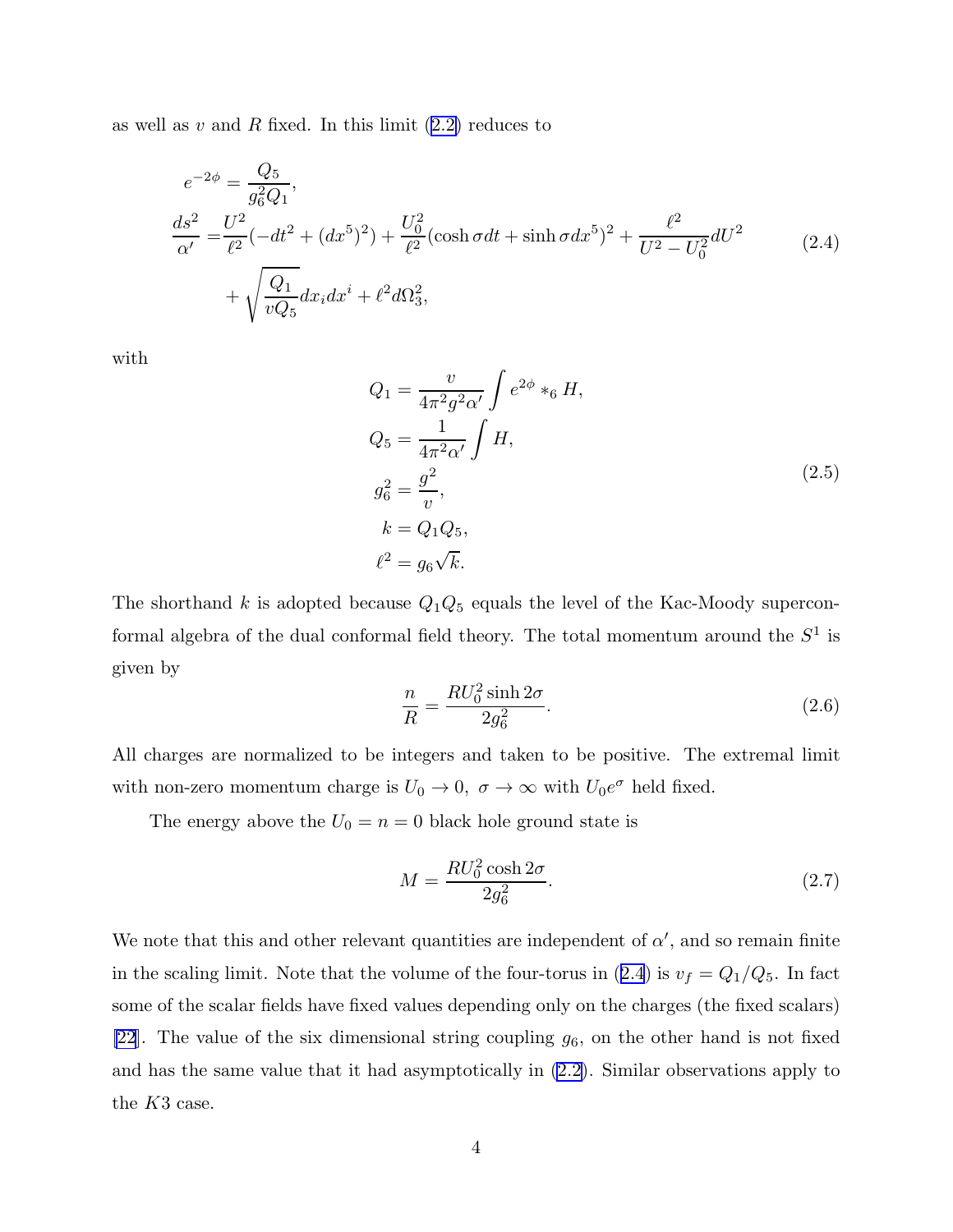## <span id="page-5-0"></span>2.2. Black Holes as Quotients

The three-dimensional part of the near-horizon geometry([2.4](#page-4-0)) is the BTZ black hole [\[4](#page-24-0)]. In this section we review its description as a discrete identification of a portion of  $SL(2, R) = AdS_3$  [\[7](#page-24-0),[23,24](#page-24-0)].

The  $x^5$ , r, t part of the metric is locally  $AdS_3$ . To make this manifest define new coordinates

$$
w^{\pm} = \frac{\sqrt{U^2 - U_0^2}}{U} e^{2\pi T_{\pm}(x^5 \pm t)},
$$
  
\n
$$
y = \frac{U_0}{U} e^{\pi T_{+}(x^5 + t) + \pi T_{-}(x^5 - t)},
$$
\n(2.8)

where we have introduced the left and right temperatures

$$
T_{\pm} = \frac{1}{2\pi} \frac{U_0 e^{\pm \sigma}}{\ell^2}.
$$
 (2.9)

In terms of these coordinates the three-dimensional metric is locally<br> $\rm ^2$ 

$$
ds_3^2 = \frac{\ell^2}{y^2} \left( dy^2 + dw^+ dw^- \right). \tag{2.10}
$$

This expression is independent of  $U_0$  and  $\sigma$ . Note that the original  $x^5 \pm t$  coordinates, prior to the periodic identification, cover only the Rindler wedge of the  $w^{\pm}$  Minkowski space. In the asymptotic region,  $y \to 0$ . The  $AdS_3$  metric (2.10) has an  $SL(2,R)_L \otimes SL(2,R)_R$ isometry group. The  $SL(2, R)<sub>L</sub>$  action is

$$
w^{+} \rightarrow \frac{aw^{+} + b}{cw^{+} + d},
$$
  
\n
$$
w^{-} \rightarrow w^{-} + \frac{cy^{2}}{cw^{+} + d},
$$
  
\n
$$
y \rightarrow \frac{y}{cw^{+} + d},
$$
\n(2.11)

where  $ad - bc = 1$ . The  $SL(2, R)<sub>R</sub>$  action is similarly

$$
w^{+} \rightarrow w^{+} + \frac{cy^{2}}{cw^{-} + d},
$$
  
\n
$$
w^{-} \rightarrow \frac{aw^{-} + b}{cw^{-} + d},
$$
  
\n
$$
y \rightarrow \frac{y}{cw^{-} + d}.
$$
\n(2.12)

<sup>&</sup>lt;sup>2</sup> In this and all subsequent line elements we omit for brevity an overall factor of  $\alpha'$  which ultimately cancels in the string worldsheet action and drops out.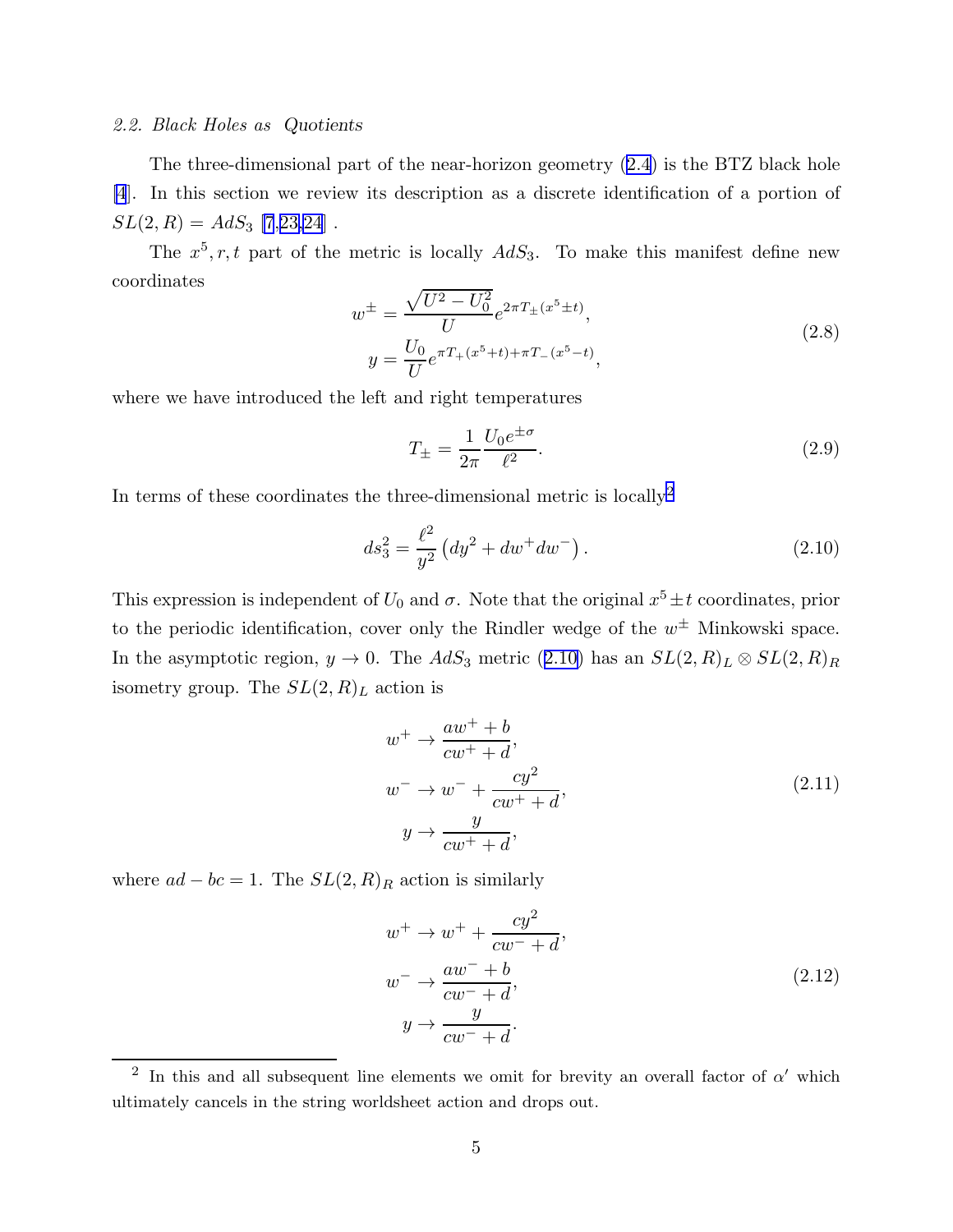<span id="page-6-0"></span>Note that  $(2.11),(2.12)$  $(2.11),(2.12)$  map the boundary  $(y = 0)$  to itself and act on the boundary as the usual conformal transformations of 1+1 dimensional Minkowski space. The periodic identification of [\(2.4\)](#page-4-0)

$$
x^5 \sim x^5 + 2\pi R,\tag{2.13}
$$

is generated by an element  $P = P_L \otimes P_R$  of  $SL(2, R)_L \otimes SL(2, R)_R$ . The action of P on  $y, w^{\pm}$  $y, w^{\pm}$  $y, w^{\pm}$  follows from the coordinate relation ([2.8](#page-5-0)) as

$$
w^{\pm} \sim e^{4\pi^2 RT_{\pm}} w^{\pm},
$$
  
\n
$$
y \sim e^{2\pi^2 R(T_{+} + T_{-})} y.
$$
\n(2.14)

We can then identify P as the  $SL(2, R)_L \otimes SL(2, R)_R$  matrix given by

$$
P_R = \begin{pmatrix} a & b \\ c & d \end{pmatrix} = \begin{pmatrix} e^{2\pi^2 RT_+} & 0 \\ 0 & e^{-2\pi^2 RT_+} \end{pmatrix},
$$
(2.15)

$$
P_L = \begin{pmatrix} e^{2\pi^2 RT_-} & 0\\ 0 & e^{-2\pi^2 RT_-} \end{pmatrix}.
$$
 (2.16)

P is uniquely defined only up to conjugation.

The extremal limit with nonzero momentum charge is

$$
U_0 \to 0
$$
,  $\sigma \to \infty$ ,  $U_0 e^{\sigma} = \frac{2g_6\sqrt{n}}{R}$  fixed. (2.17)

In this limit the coordinate transformation  $(2.8)$  to  $AdS_3$  coordinates degenerates. Instead the transformations

$$
w^{+} = \frac{1}{2\pi T_{+}} e^{2\pi T_{+}(x^{5}+t)},
$$
  
\n
$$
w^{-} = (x^{5} - t) - \frac{\ell^{4} \pi T_{+}}{U^{2}},
$$
  
\n
$$
y = \frac{\ell^{2}}{U} e^{\pi T_{+}(x^{5}+t)}
$$
\n(2.18)

takethe extremal metric to the  $AdS_3$  form ([2.10](#page-5-0)). At  $r = \infty$ , we see that  $w^-$  is the same as  $x^{-}$ , but  $w^{+}$  is exponentially related to  $x^{+}$ . Hence the  $x^{\pm}$  coordinates cover half of the  $w^{\pm}$  Minkowski space, and only the left movers are in a thermal state. The identification  $x^5 \sim x^5 + 2\pi R$  corresponds to

$$
w^{+} \sim e^{4\pi^{2}RT_{+}}w^{+},
$$
  
\n
$$
w^{-} \sim w^{-} + 2\pi R
$$
  
\n
$$
y \sim e^{2\pi^{2}RT_{+}}y.
$$
\n(2.19)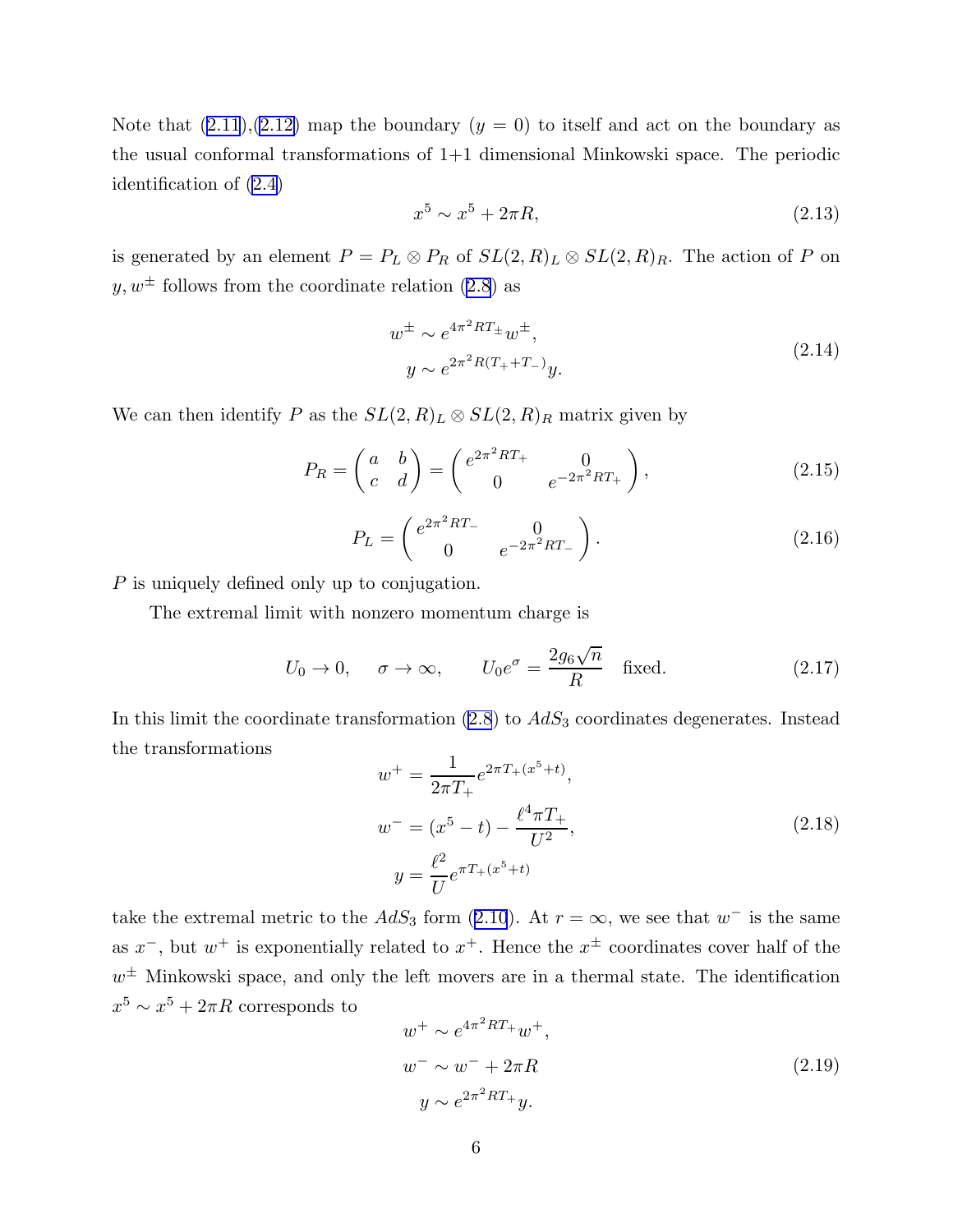<span id="page-7-0"></span>The corresponding  $SL(2, R)_L \otimes SL(2, R)_R$  identifications for the extremal case are given by

$$
P_L = \begin{pmatrix} e^{2\pi\sqrt{n/k}} & 0\\ 0 & e^{-2\pi\sqrt{n/k}} \end{pmatrix},\tag{2.20}
$$

$$
P_R = \begin{pmatrix} 1 & 2\pi R \\ 0 & 1. \end{pmatrix} \tag{2.21}
$$

We note that for small  $R$  - or very low energies - the identification effectively acts only on the left.

The $M = 0$  black hole has in addition to  $(2.17)$  $(2.17)$  $(2.17)$   $n = 0$ . The three-dimensional part ofthe  $M = 0$  metric (  $U_0 = 0$  in [\(2.4\)](#page-4-0)) is transformed to the  $AdS_3$  form ([2.10\)](#page-5-0) by the redefinitions

$$
w^{\pm} = x^5 \pm t,
$$
  
\n
$$
y = \frac{\ell^2}{U}.
$$
\n(2.22)

The identifications are generated by

$$
P_L = \begin{pmatrix} 1 & 2\pi R \\ 0 & 1 \end{pmatrix},\tag{2.23}
$$

$$
P_R = \begin{pmatrix} 1 & 2\pi R \\ 0 & 1 \end{pmatrix}.
$$
 (2.24)

## 2.3. The NS1-NS5 Black Hole

In this subsection we consider the S-dual case of black holes constructed from  $Q_1$ wrapped fundamental strings,  $Q_5$  NS fivebranes and momentum. This case is of special interest because it is described by a known conformal field theory and hence much can be said about the string spectrum and dynamics. The S-dual of the near-horizon metric ([2.4](#page-4-0)), obtained by multiplying by  $e^{-\phi}$ , is

$$
d\hat{s}^{2} = \frac{\hat{v}U^{2}}{Q_{1}}(-dt^{2} + (dx^{5})^{2}) + \frac{\hat{v}U_{0}^{2}}{Q_{1}}(\cosh \sigma dt + \sinh \sigma dx^{5})^{2} + \frac{Q_{5}}{U^{2} - U_{0}^{2}}dU^{2} + d\hat{x}_{i}d\hat{x}^{i} + Q_{5}d\Omega_{3}^{2}.
$$
\n(2.25)

where  $\hat{v} = 1/g_6^2$  is the volume of the four-torus in the dual metric and  $\hat{x}_i \sim \hat{x}_i + 2\pi \hat{v}^{1/4}$ . The six dimensional dilaton is now a fixed scalar

$$
\frac{1}{\hat{v}}e^{2\phi} = \frac{Q_5}{Q_1}.
$$
\n(2.26)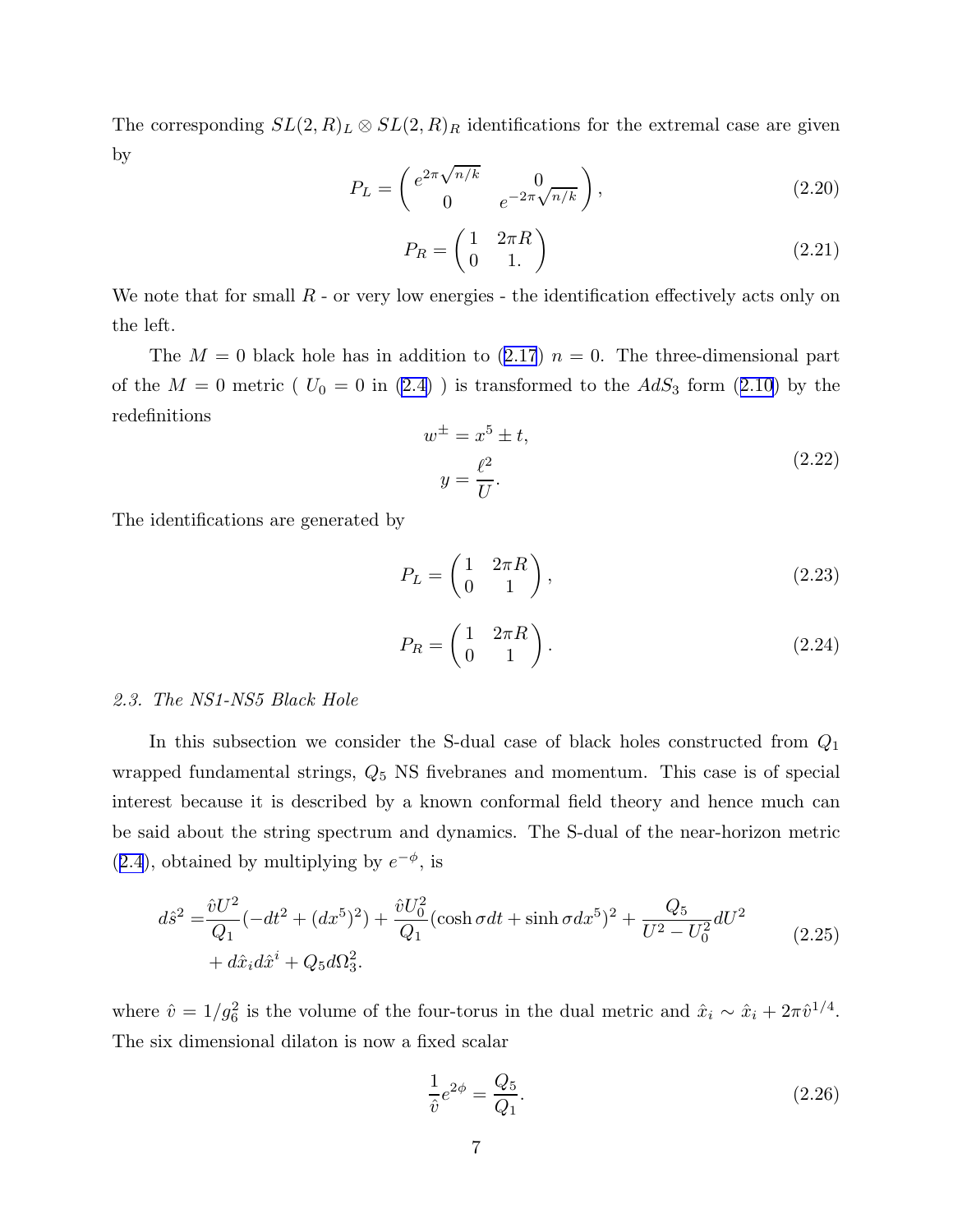The coordinate transformation([2.8\)](#page-5-0) then reduces the three-metric to

$$
ds_3^2 = \frac{Q_5}{y^2} \left( dy^2 + dw^+ dw^- \right), \tag{2.27}
$$

which corresponds to a level  $Q_5$  WZW model on the fundamental string worldsheet and does not involve either  $Q_1$  or n. The generic black hole is then constructed with the  $SL(2, R)_L \otimes SL(2, R)_R$ identification [\(2.15\)](#page-6-0) ([2.16](#page-6-0)).

# 2.4. Conformal Field Theory

In this subsection we show in the conformal field theory picture that the discrete identifications lead precisely to the density matrix expected to correspond to the black hole.

The six-dimensional black string or five-dimensional black hole is described by a

$$
c = 6k = 6Q_1Q_5 \t\t(2.28)
$$

conformal field theory [\[14](#page-24-0)]. This conformal field theory can be thought of as living in the asymptotic boundary  $r = \infty$  of the solution [\(2.4\)](#page-4-0), or equivalently  $y = 0$  in the coordinates  $(2.10)$  $(2.10)$  $(2.10)$ [[8\]](#page-24-0). Let us first consider the black string case with no  $x^5$  identifications. The coordinates used to define energy and momentum in the CFT are the flat coordinates in the asymptotic region of the full spacetime solution  $(2.2)$ , namely  $x^5$ , t. In the generic case of nonzero  $U_0$  the conformal field theory is excited and is not in the  $x^5$ , t vacuum. Rather it is in the  $SL(2, R)<sub>L</sub> \otimes SL(2, R)<sub>R</sub>$  vacuum with respect to the  $w^{\pm}$  coordinates defined in ([2.8](#page-5-0)). At  $r = \infty$  these coordinates are related to  $x^5$ , t coordinates via

$$
w^{\pm} = e^{2\pi T_{\pm}(x^5 \pm t)}.
$$
\n(2.29)

This is precisely the relation between Rindler and Minkowski coordinates in two dimensions. The quantum state is the  $w^{\pm}$  Minkowski vacuum, but the  $x^5$ , t coordinates cover only the Rindler wedge. This is a density matrix rather than a pure state because of correlations with the quantum degrees of freedom behind the Rindler horizon. An inertial observer (moving in a straight line in  $x^5$ , t coordinates) will detect a thermal bath of particles, with left and right temperatures given by  $T_+$  and  $T_-.$  This bath leads to energy densities  $T_{\pm\pm}$ , given by the usual schwarzian transformation law

$$
T_{++} = \frac{k}{2\pi} \sqrt{\frac{\partial w^+}{\partial x^+}} \frac{\partial^2}{\partial x^{+2}} \sqrt{\frac{\partial x^+}{\partial w^+}} = \frac{\pi}{2} k T_+^2.
$$
 (2.30)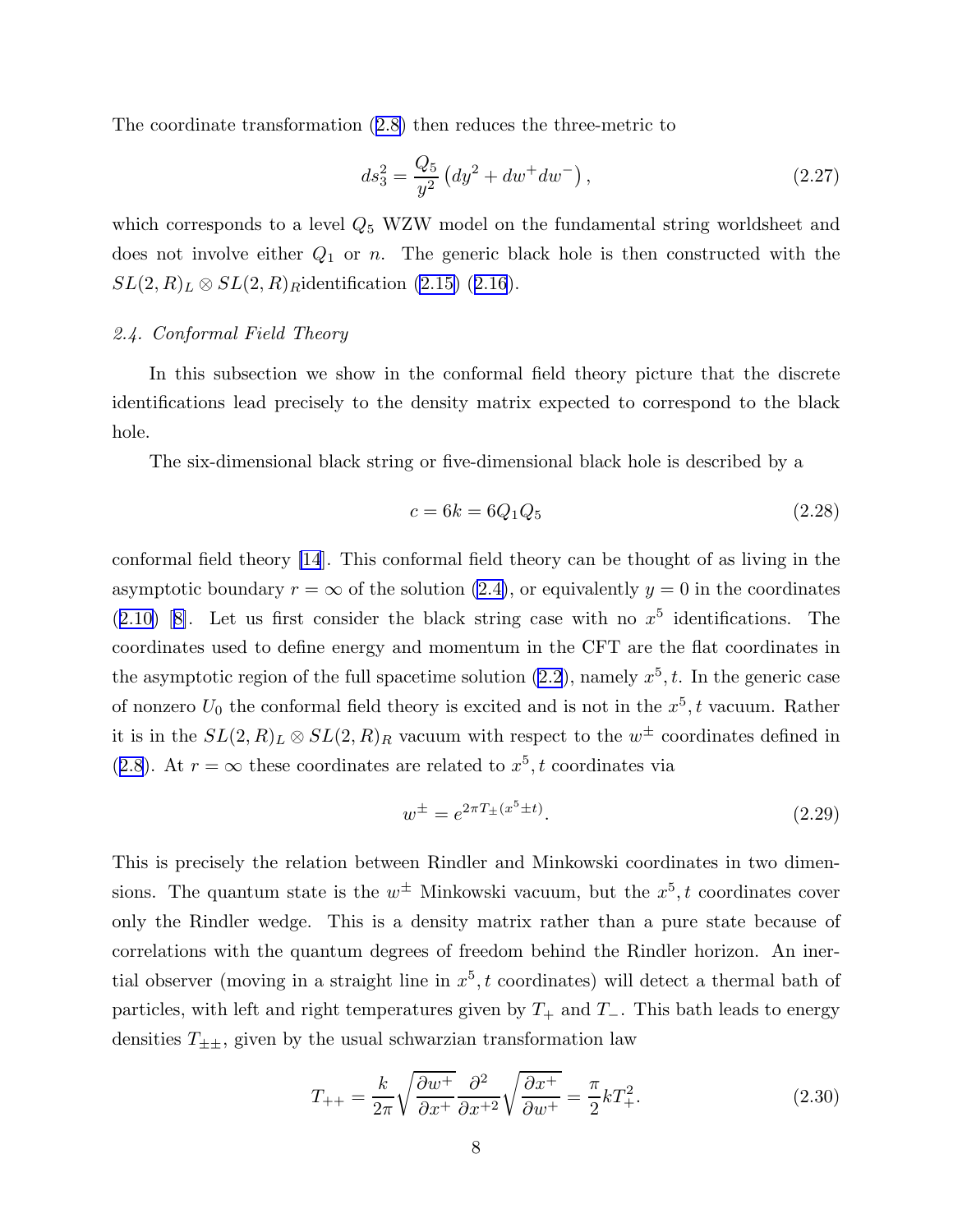with  $x^{\pm} = x^5 \pm t$ . A similar expression exists for  $T_{--}$  in terms of  $T_{-}$ . This agrees (after integratingaround the circle) with the semiclassical expression  $(2.7)$  $(2.7)$ ,  $(2.9)$  $(2.9)$  for the energy above extremality.

Inthe extremal case, we see from  $(2.18)$  $(2.18)$  that  $w^-$  agrees asymptotically with  $x^5-t$  (up to a constant), but  $w^+$  is exponentially related to  $x^5+t$ . Hence only the left movers are in a thermal state. For the  $T_+ = T_- = 0$  black string there are no exponential transformations and the conformal field theory is in its ground state.

## 3. Euclidean Black Holes

In the previous section the precise relation between lorentzian black holes and conformal field theory density matrices, both expressed as  $SL(2, R)_L \otimes SL(2, R)_R$  quotients, was presented. In this section a precise relation between euclidean partition functions will be found.

## 3.1. Euclidean Solutions

In this subsection we review the euclidean BTZ black hole  $[25]^3$ . For this purpose it is convenient to write the lorentzian near-horizon three-metric in([2.4](#page-4-0)) as

$$
ds_L^2 = -\frac{(r^2 - r_+^2)(r^2 - r_-^2)}{r^2}dt^2 + \frac{r^2\ell^2}{(r^2 - r_+^2)(r^2 - r_-^2)}dr^2 + r^2(d\phi + \frac{r_+r_-}{r^2}dt)^2, \quad (3.1)
$$

with

$$
r_{\pm} = \pi \ell \left( \tilde{T}_{+} \pm \tilde{T}_{-} \right) , \qquad (3.2)
$$

where the we have defined the R-independent temperatures  $\tilde{T}_\pm = RT_\pm$ . In terms of these quantities the momentum n (which is angular momentum from the  $2+1$  perspective) is

$$
n = \frac{kr - r_{+}}{\ell^{2}}.\t(3.3)
$$

The euclidean black hole is obtained by analytic continuation of  $(3.1)$  to imaginary t and J. In terms of

$$
t = i\tau,
$$
  
\n
$$
n = -in_E,
$$
\n(3.4)

<sup>&</sup>lt;sup>3</sup> We are rescaling t by a factor of  $\ell$  as compared to [\[25](#page-24-0)].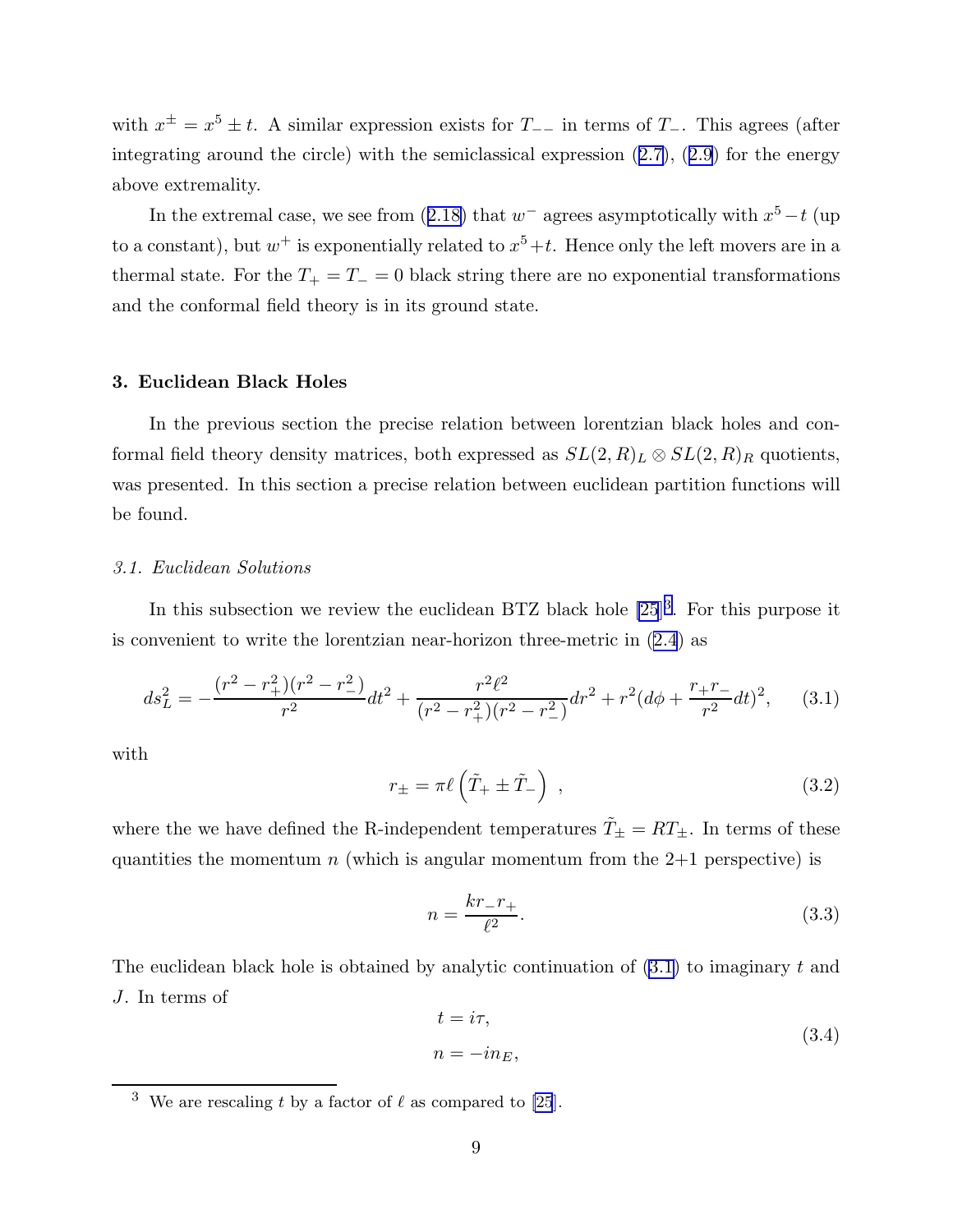<span id="page-10-0"></span>the euclidean metric is

$$
ds_E^2 = \frac{(r^2 - r_+^2)(r^2 - r_-^2)}{r^2 \ell^2} d\tau^2 + \frac{r^2 \ell^2}{(r^2 - r_+^2)(r^2 - r_-^2)} dr^2 + r^2 (d\phi + \frac{r_+(ir_-)}{r^2} d\tau)^2.
$$
 (3.5)

For real  $\tau$  and  $n_E$ ,  $ds_E^2$ ,  $r_{\pm}^2$  and  $r_{+}$  are all real,  $T_{+}$  and  $T_{-}$  are complex conjugates of one another and  $r_$  is pure imaginary. The entropy is given by

$$
S = \frac{2\pi r_+}{4G_3} = 2\pi^2 k(\tilde{T}_+ + \tilde{T}_-),
$$
\n(3.6)

where the three-dimensional Newton's constant is  $G_3 = \ell/4k$ .

The euclidean quantum theory expanded about (3.5) gives a contribution to the partition function for the theory at inverse temperature

$$
\frac{1}{\tilde{T}} = \frac{\partial S}{\partial \tilde{M}} = \frac{1}{2} \left( \frac{1}{\tilde{T}_{+}} + \frac{1}{\tilde{T}_{-}} \right).
$$
\n(3.7)

Since the metric is real for imaginary  $n$  there is an imaginary angular potential

$$
\frac{\Omega}{\tilde{T}} = \frac{\partial S}{\partial n} = \frac{1}{2} \left( \frac{1}{\tilde{T}_{+}} - \frac{1}{\tilde{T}_{-}} \right).
$$
\n(3.8)

It is convenient to introduce a complex inverse temperature

$$
\beta = \frac{1}{\tilde{T}_+}.\tag{3.9}
$$

3.2.  $SL(2, C)$ 

Next we wish to represent (3.5) as a quotient of the three dimensional hyperbolic plane  $H^3$ . This was worked out in [\[25](#page-24-0)]. Defining new coordinates

$$
w = \left(\frac{r^2 - r_+^2}{r^2 - r_-^2}\right)^{1/2} \exp\left\{\frac{r_+ + r_-}{\ell}(\phi + i\tau)\right\}
$$
  

$$
y = \left(\frac{r_+^2 - r_-^2}{r^2 - r_-^2}\right)^{1/2} \exp\left\{\frac{r_+}{\ell}\phi + \frac{ir_-}{\ell}\tau\right\}
$$
 (3.10)

the metric (3.5) takes the form

$$
ds^{2} = \frac{\ell^{2}}{y^{2}}(dw d\bar{w} + dy^{2}), \qquad y > 0.
$$
 (3.11)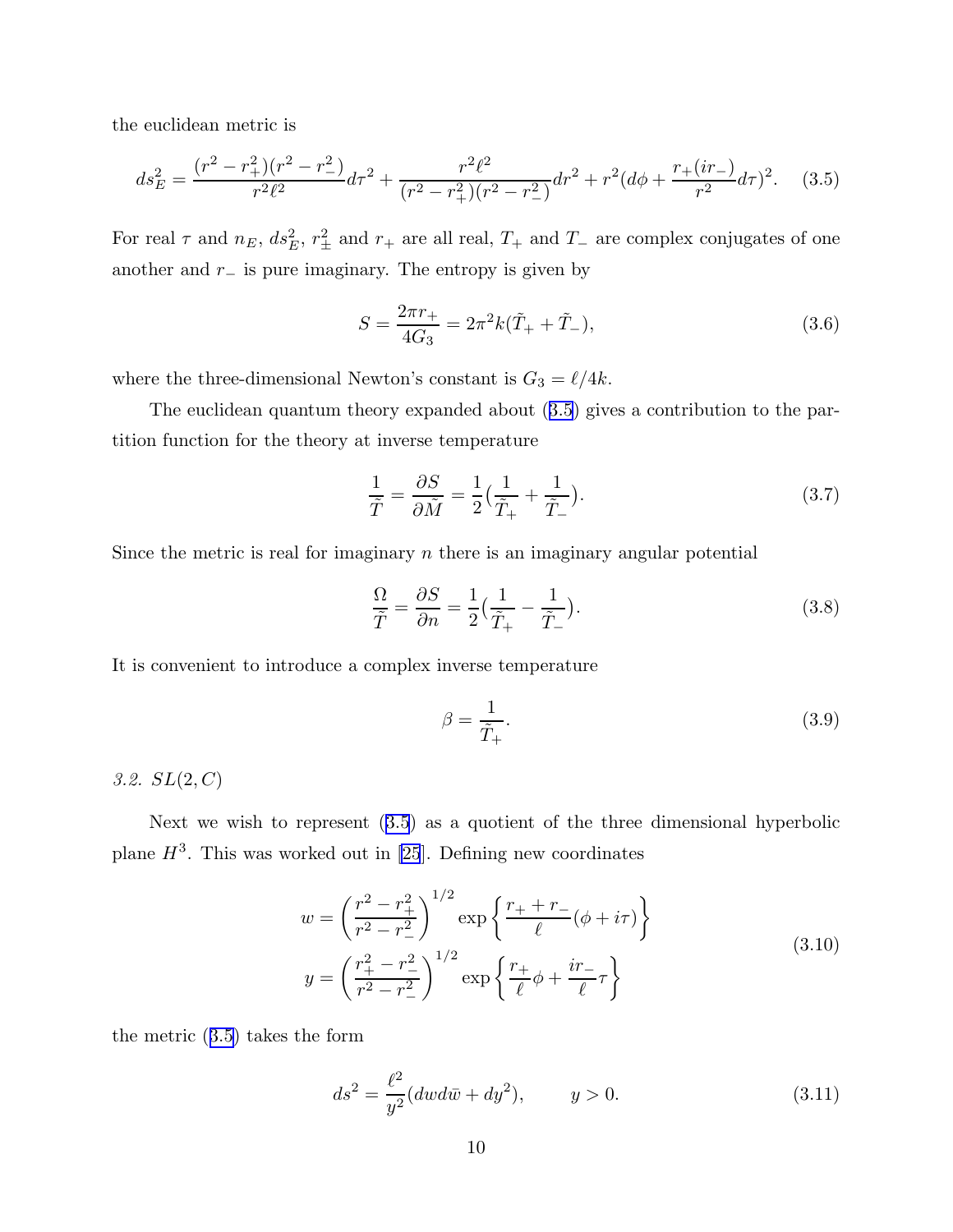<span id="page-11-0"></span>The identifications implied by the thermal ensemble  $\phi + i\tau \sim \phi + i\tau + i\beta$  are automatically taken into account by the exponential map. The periodic identification of  $\phi$  implies identifications of([3.11](#page-10-0)):

$$
w \sim e^{4\pi^2/\beta} w,
$$
  
\n
$$
y \sim e^{2\pi^2/\beta + 2\pi^2/\beta^*} y.
$$
\n(3.12)

These can be represented as an  $SL(2, C)$  matrix

$$
\begin{pmatrix} a & b \\ c & d \end{pmatrix},\tag{3.13}
$$

forcomplex a, b, c, d obeying  $ad-bc=1$ . The identifications (3.12) of ([3.11](#page-10-0)) are generated by

$$
H = \begin{pmatrix} e^{2\pi^2/\beta} & 0\\ 0 & e^{-2\pi^2/\beta} \end{pmatrix} . \tag{3.14}
$$

#### 3.3. The Black Hole Partition Function

Euclidean partition functions are defined as functional integrals with fixed boundary conditions at infinity. In the case at hand we wish to fix the inverse temperature and angular potential, which are the real and imaginary parts of  $\beta$ . This is implemented by the boundary condition that the asymptotic geometry is a torus with modular parameter

$$
\tau = \frac{i\beta}{2\pi} = \frac{i}{2\pi \tilde{T}_+}.\tag{3.15}
$$

The semiclassical approximation to minus the logarithm of the partition function is then the action of the least action instanton obeying these boundary conditions.

Theeuclidean black hole with  $\beta$  given by ([3.9](#page-10-0)) provides such an instanton. The action as a function of  $\beta$  is

$$
S_{instanton} = -\frac{\pi^2 k}{\beta} - \frac{\pi^2 k}{\bar{\beta}} = -\frac{i\pi k}{2} \left(\frac{1}{\tau} - \frac{1}{\bar{\tau}}\right).
$$
 (3.16)

A second instanton corresponds to a thermal gas in  $AdS_3$ . It is constructed as the periodic identification in euclidean time (denoted  $\tau_E$  in this subsection to avoid confusion with the modular parameter (3.15))

$$
\tau_E + i\phi \sim \tau_E + i\phi + \beta \tag{3.17}
$$

of the metric [\(3.5](#page-10-0)) with  $r_+^2 = -1$  and  $r_-=0$  ( namely euclidean  $AdS_3$ ):

$$
ds^{2} = (r^{2} + \ell^{2})d\tau_{E}^{2} + \ell^{2} \frac{dr^{2}}{r^{2} + \ell^{2}} + r^{2}d\phi^{2}.
$$
 (3.18)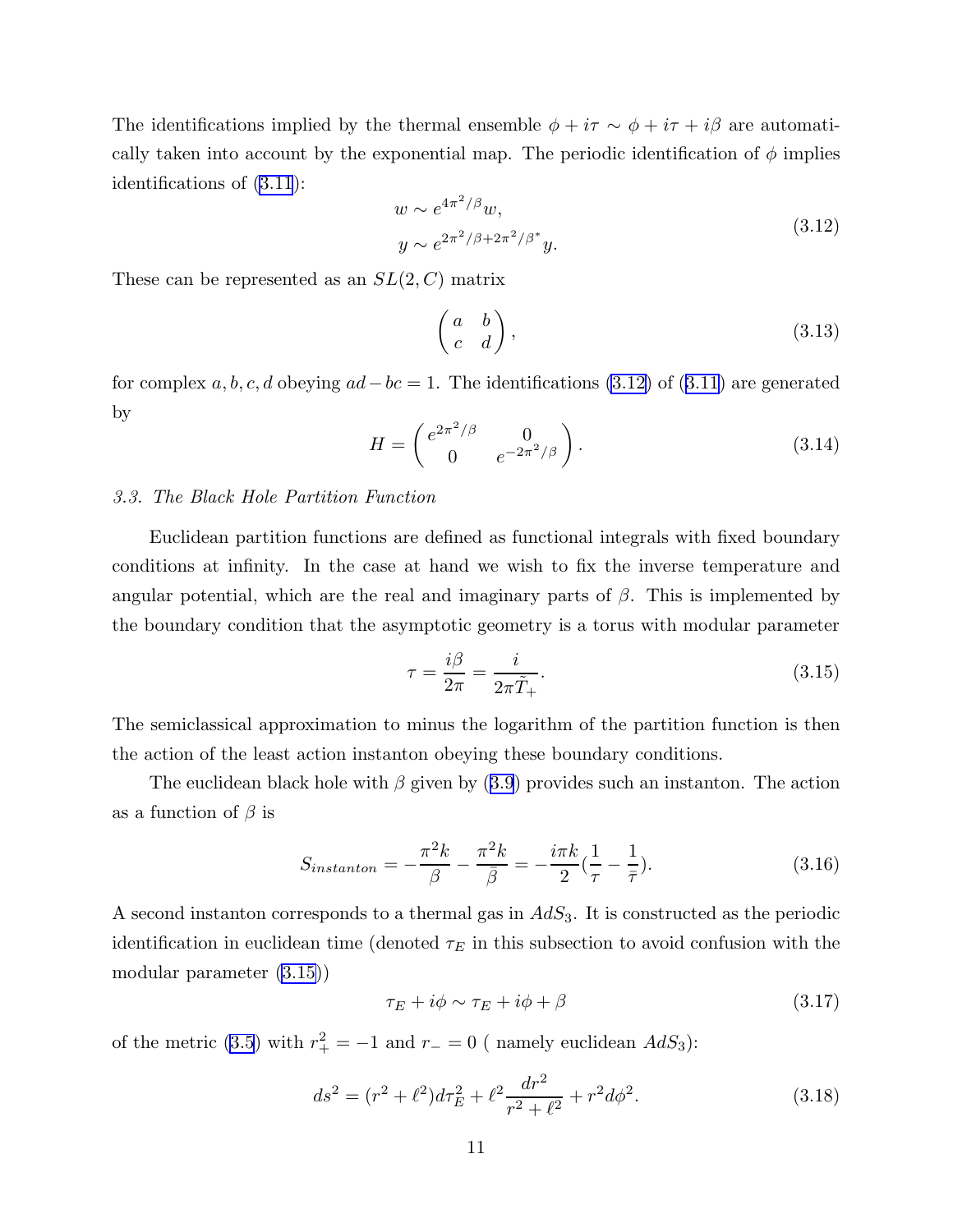<span id="page-12-0"></span>From the action of the isometries in this coordinate system it can be seen that [\(3.17\)](#page-11-0) is generated by the  $SL(2, C)$  element

$$
H = \begin{pmatrix} e^{i\beta/2} & 0\\ 0 & e^{-i\beta/2} \end{pmatrix}.
$$
 (3.19)

The action of this instanton is the (negative) mass of  $AdS_3$  times the euclidean time:

$$
S_{instanton} = -\frac{k(\beta + \bar{\beta})}{4} = \frac{i\pi k}{2}(\tau - \bar{\tau}).
$$
\n(3.20)

Noticethat ([3.16](#page-11-0)) and (3.20) are related by the  $SL(2, Z)$  transformation  $\tau \to -\frac{1}{\tau}$ . One might accordingly anticipate an  $SL(2, Z)$  family of instantons with actions

$$
S_{instanton} = \frac{i\pi k}{2} \left(\frac{a\tau + b}{c\tau + d} - \frac{a\bar{\tau} + b}{c\bar{\tau} + d}\right).
$$
 (3.21)

These can be constructed beginning with the  $SL(2, C)$  identification

$$
H = \begin{pmatrix} e^{i\pi \frac{a\tau + b}{c\tau + d}} & 0\\ 0 & e^{-i\pi \frac{a\tau + b}{c\tau + d}} \end{pmatrix}.
$$
 (3.22)

Comparing with [\(3.14\)](#page-11-0) we see that this yields an instanton whose asymptotic torus has modularparameter  $\frac{a\tau+b}{c\tau+d}$  in the coordinates ([3.11](#page-10-0)). However this modular parameter can be transformed to  $\tau$  by an  $SL(2, Z)$  transformation of the coordinate  $\tau_E + i\phi$ . Hence for every identification of the form (3.22) there is a way of identifying the asymptotic torus so that the geometry satisfies the boundary conditions imposed in the functional representation of the partition function at complex inverse temperature β.

In each modular region of the  $\tau$  plane there is a unique lowest (negative) action instanton. Defining

$$
S_{min}(\tau) \equiv \min\left[\frac{i\pi k}{2}(\frac{a\tau + b}{c\tau + d} - \frac{a\bar{\tau} + b}{c\bar{\tau} + d})\right],\tag{3.23}
$$

the leading semiclassical approximation to the partition function is

$$
Z(\tau) = e^{-S_{min}(\tau)}.
$$
\n
$$
(3.24)
$$

At low temperatures ( large  $\beta$  ) the partition function is dominated by (3.20) corresponding to a thermal gas in  $AdS_3$ . At higher temperatures there is a transition to the black hole phase in which([3.16](#page-11-0)) dominates. This is a sharp first order phase transition in the limit  $k \to \infty$  [[20\]](#page-24-0).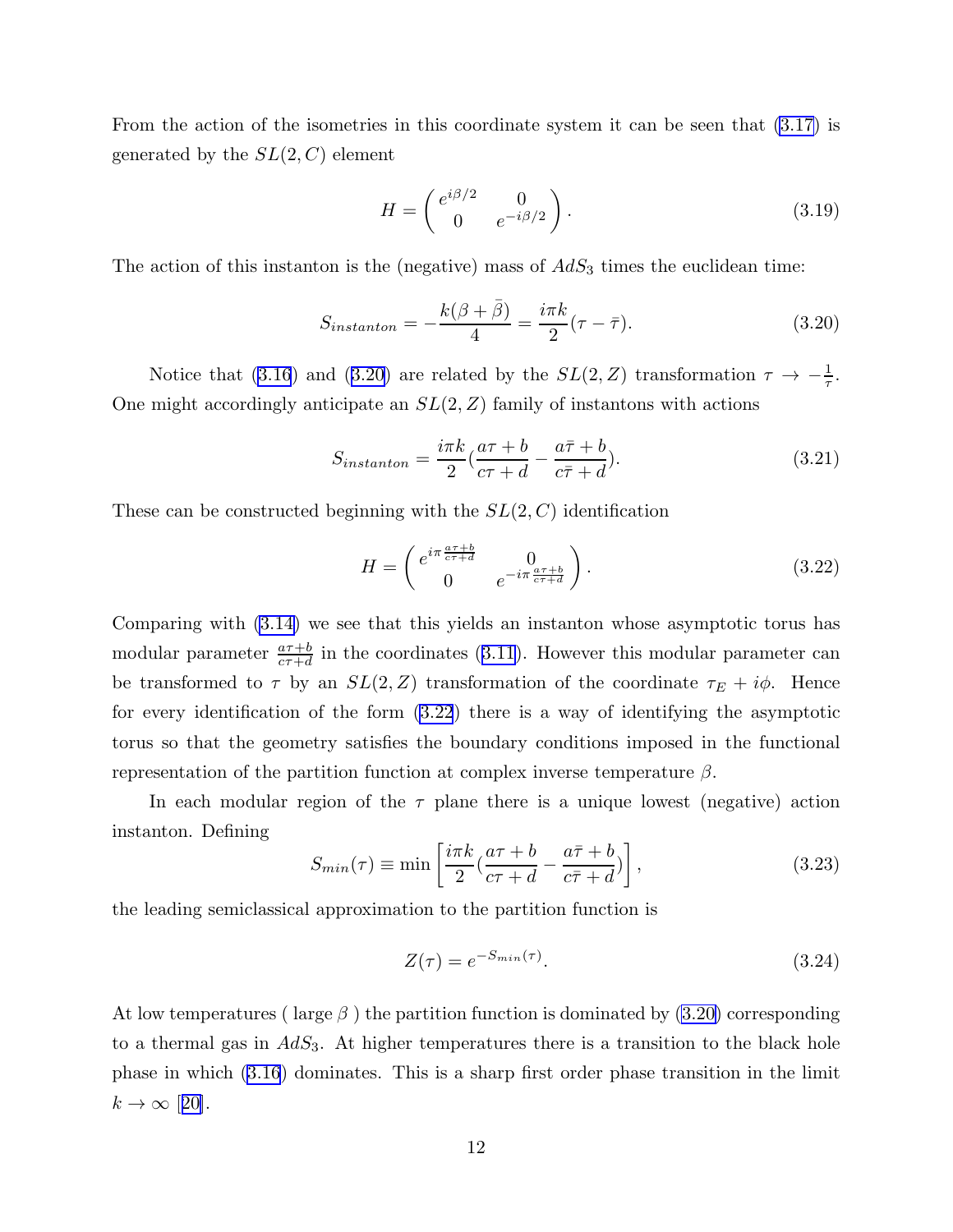# 3.4. Conformal Field Theory Partition Function

The euclidean conformal field theory lives on the complex plane with coordinates  $(z, \bar{z})$ . The action of the global  $SL(2, C)$  on  $(z, \bar{z})$  is

$$
z \to \frac{az+b}{cz+d},\tag{3.25}
$$

for complex  $a, b, c, d$  obeying  $ad - bc = 1$ .  $H^3$  corresponds to the  $SL(2, C)$  invariant vacuum on the plane. Hence the black hole partition function should be equivalent to a conformal field theory partition function on the plane identified as

$$
z \sim e^{4\pi^2/\beta} z. \tag{3.26}
$$

This is a toroidal partition function, with modular parameter  $\tau = i2\pi/\beta$ . It is represented in radial quantization as an annulus with inner and outer edges glued together. Note that the fermions are periodic around the radial cycle and antiperiodic around the angular cycle.

To interpret this as a finite-temperature conformal field theory partition function, consider a modular transformation  $\tau \to -1/\tau$ . One then has a torus with modular parameter  $\tau = i\beta/2\pi$ . The antiperiodic direction has length  $1/\tilde{T}$ , as in the standard representation of a thermal partition function at temperature  $\tilde{T}$ . The imaginary part of  $\tau$  leads to the anticipated phase of  $-\Omega n/\tilde{T}$  for a state with  $n = n_L - n_R$ . We see that there is a precise correspondence between the element of the  $SL(2, C)$  isometry group of  $H^3$  used to construct the euclidean black hole and the element of the  $SL(2, C)$  conformal group of the plane used to construct the conformal field theory partition function. Notice that the supergravityresult  $(3.23)$  $(3.23)$  $(3.23)$  implies that for large k only the vacuum contributes once we look at the system in the appropriate channel. For example consider the case with  $\Omega = 0$ then we have the CFT on the rectangle. The supergravity result [\(3.23\)](#page-12-0) means that once we take as euclidean time the longest side of rectangle, only the vacuum propagates.

# 4. The  $AdS_3 \leftrightarrow$  Conformal Field Theory Map

In this section we study the correspondence between states in  $AdS$  and in the conformal field theory. We first start with some general properties which follow from conformal invariance and then we study properties which are more specific to the (4,4) conformal field theories corresponding to type IIB string theory on  $AdS_3 \times S^3 \times M^4$ , where  $M^4$  is  $K3$  or  $T^4$ .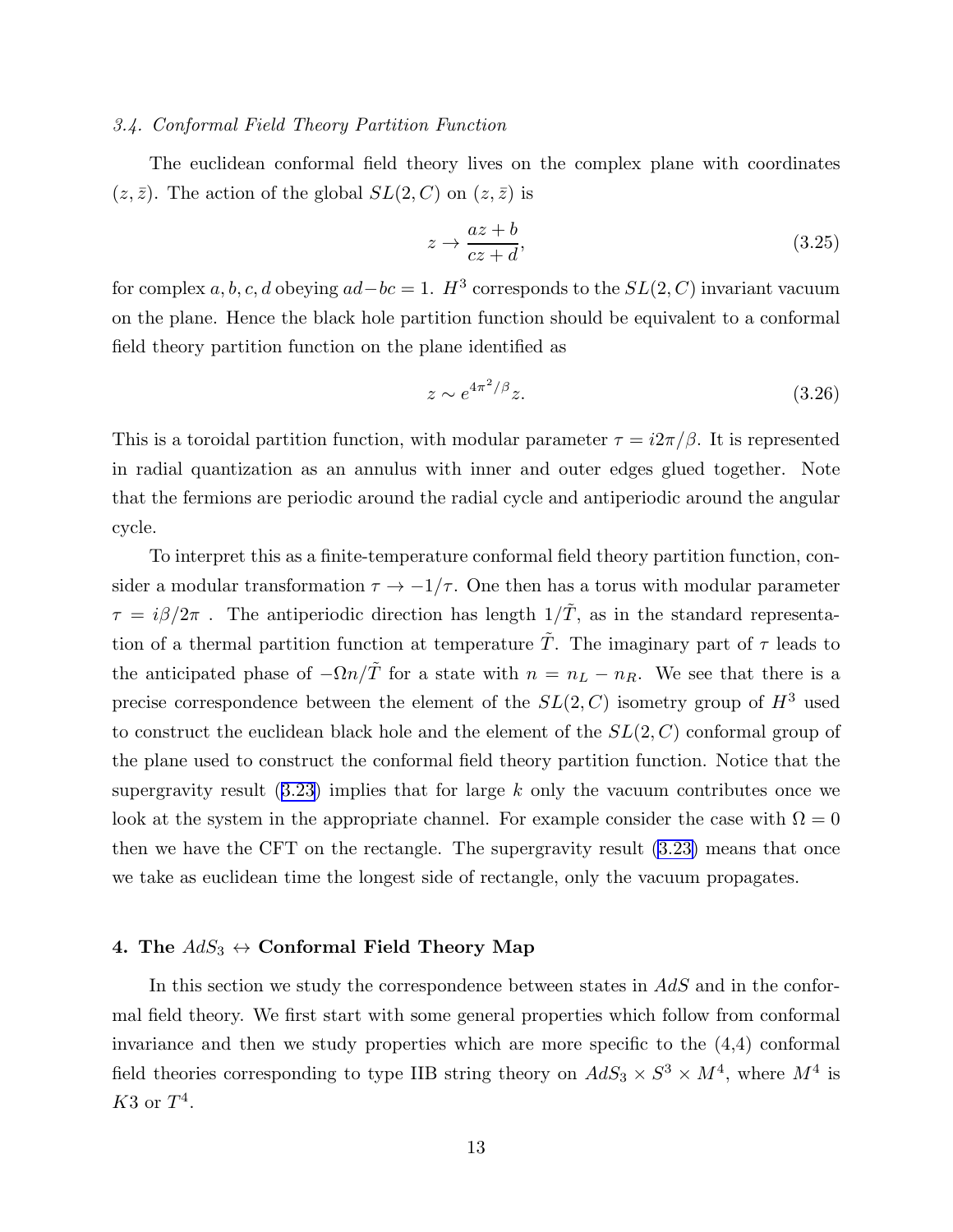# <span id="page-14-0"></span>4.1. The NS-NS Sector

In this section we consider the NS-NS sector with antiperiodic fermions, which turns out to be the simplest case, i.e. we consider the conformal field theory on a circle of radius one with NS boundary conditions for the fermions. This is the state that we get if we map the plane to cylinder without inserting any operator at the origin.

In the spacetime picture the NS-NS vacuum corresponds simply to the  $AdS<sub>3</sub>$  vaccum defined with respect to the coordinates [\[26](#page-24-0),[27\]](#page-24-0)

$$
\frac{ds^2}{\ell^2} = -\cosh^2 \rho d\tau^2 + \sinh^2 \rho d\phi^2 + d\rho^2
$$
 (4.1)

The fermions on the cylinder at infinity are antiperiodic because  $\phi \to \phi + 2\pi$  is a  $2\pi$ rotation of the constant-time disc. In contrast the RR vacuum, where the fermions are periodic under  $\phi \to \phi + 2\pi$ , corresponds to the  $M = 0$  black hole where the surfaces of constant time are not a disc. The three-dimensional mass of  $AdS_3$ , defined with respect to the RR vacuum, is  $M_3 = -\frac{c}{12}$ . This is the value expected from the usual conformal field theoretic mass shift formula for the NS-NS vacuum. In the conformal field theory, NS-NS states are in one-to-one correspondence with local operators on the plane. The coordinate transformation mapping (4.1) to [\(2.10\)](#page-5-0), given in section 5 below, reduces to the map between the plane and (a diamond in) the cylinder on the boundary. Hence we expect a map between the string Hilbert space on  $AdS_3 \times S^3 \times M^4$  and operators of the conformal field theory on the plane.

The first step is to identify the  $SL(2,R)_L \otimes SL(2,R)_R$  representations of the states/operators. In the coordinates (4.1), with  $u = \tau + \phi$ ,  $v = \tau - \phi$ , the  $SL(2,R)<sub>L</sub>$ generators are described by the vector fields

$$
L_0 = i\partial_u ,
$$
  
\n
$$
L_{-1} = ie^{-iu} \left[ \frac{\cosh 2\rho}{\sinh 2\rho} \partial_u - \frac{1}{\sinh 2\rho} \partial_v + \frac{i}{2} \partial_\rho \right] ,
$$
  
\n
$$
L_1 = ie^{iu} \left[ \frac{\cosh 2\rho}{\sinh 2\rho} \partial_u - \frac{1}{\sinh 2\rho} \partial_v - \frac{i}{2} \partial_\rho \right] ,
$$
\n(4.2)

normalized so that

$$
[L_0, L_{\pm 1}] = \mp L_{\pm 1} , \qquad [L_1, L_{-1}] = 2L_0 . \qquad (4.3)
$$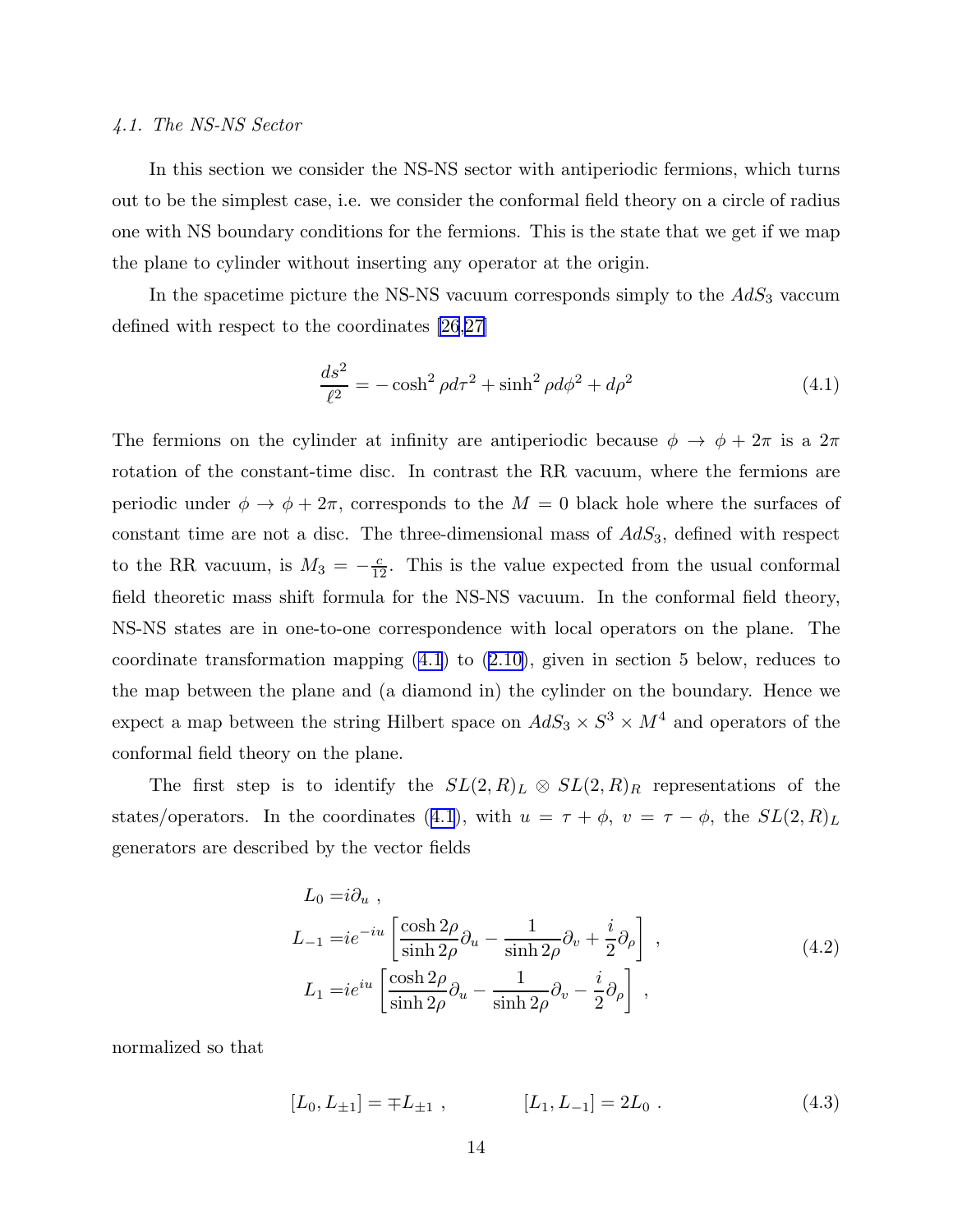<span id="page-15-0"></span>The  $SL(2,R)_R$  generators  $\bar{L}_0, \bar{L}_{\pm 1}$  are given by a similar expression with  $u \leftrightarrow v$ . The quadratic Casimir of  $SL(2, R)<sub>L</sub>$  is

$$
L^{2} = \frac{1}{2}(L_{1}L_{-1} + L_{-1}L_{1}) - L_{0}^{2}. \qquad (4.4)
$$

The sum of the two Casimirs is

$$
-2(L^2 + \bar{L}^2) = \partial_{\rho}^2 + 2\frac{\cosh 2\rho}{\sinh 2\rho}\partial_{\rho} + \frac{1}{\sinh^2 \rho}\partial_{\phi}^2 - \frac{1}{\cosh^2 \rho}\partial_{\tau}^2,
$$
 (4.5)

which is the laplacian on scalar fields times  $\ell^2$ . Therefore a scalar field of mass m has

$$
L^2 + \bar{L}^2 = -m^2 \ell^2 / 2 \tag{4.6}
$$

and the conformal algebra can be used to classify the solutions of the wave equation. In the usual manner consider states with weights  $(h, \bar{h})$  under  $L_0, \bar{L}_0$  so that

$$
L_0|\psi\rangle = h|\psi\rangle , \qquad \bar{L}_0|\psi\rangle = \bar{h}|\psi\rangle . \qquad (4.7)
$$

It follows that

$$
|\psi\rangle = e^{-ihu - i\bar{h}v} F(\rho) . \qquad (4.8)
$$

Now suppose that  $|\psi\rangle$  is a primary state in the sense that  $L_1|\psi\rangle = \bar{L}_1|\psi\rangle = 0$ . These conditions imply that that  $h = \overline{h}$  and that F satisfies

$$
2h \frac{\sinh \rho}{\cosh \rho} F + \partial_{\rho} F = 0 , \qquad (4.9)
$$

which is solved by

$$
F = const \frac{1}{(\cosh \rho)^{2h}} . \tag{4.10}
$$

Demanding that  $|\psi\rangle$  represents a scalar of mass m imposes the additional constraint (4.6). Since  $L^2 = L_{-1}L_1 - L_0(L_0 - 1)$  we find that this condition implies that the normalizable solutions have

$$
h = \bar{h} = \frac{1}{2} \left( 1 + \sqrt{m^2 \ell^2 + 1} \right) \tag{4.11}
$$

Note that massive string states have  $m<sup>2</sup>$  of order one and hence correspond to very large  $L_0$  eigenvalues. For a massless scalar particle in the *l*th partial wave on  $S^3$  one finds that  $h = \bar{h} = 1 + l/2$ . The *l*th partial wave transforms in the  $(l/2, l/2)$  representation of  $SU(2)_L \times SU(2)_R$ . As explained in [\[28](#page-24-0)] stability analysis on  $AdS_3$  requires that that  $m^2\ell^2 \geq -1$  so that the dimension of the corresponding primary operator is  $h \geq 1/2$ .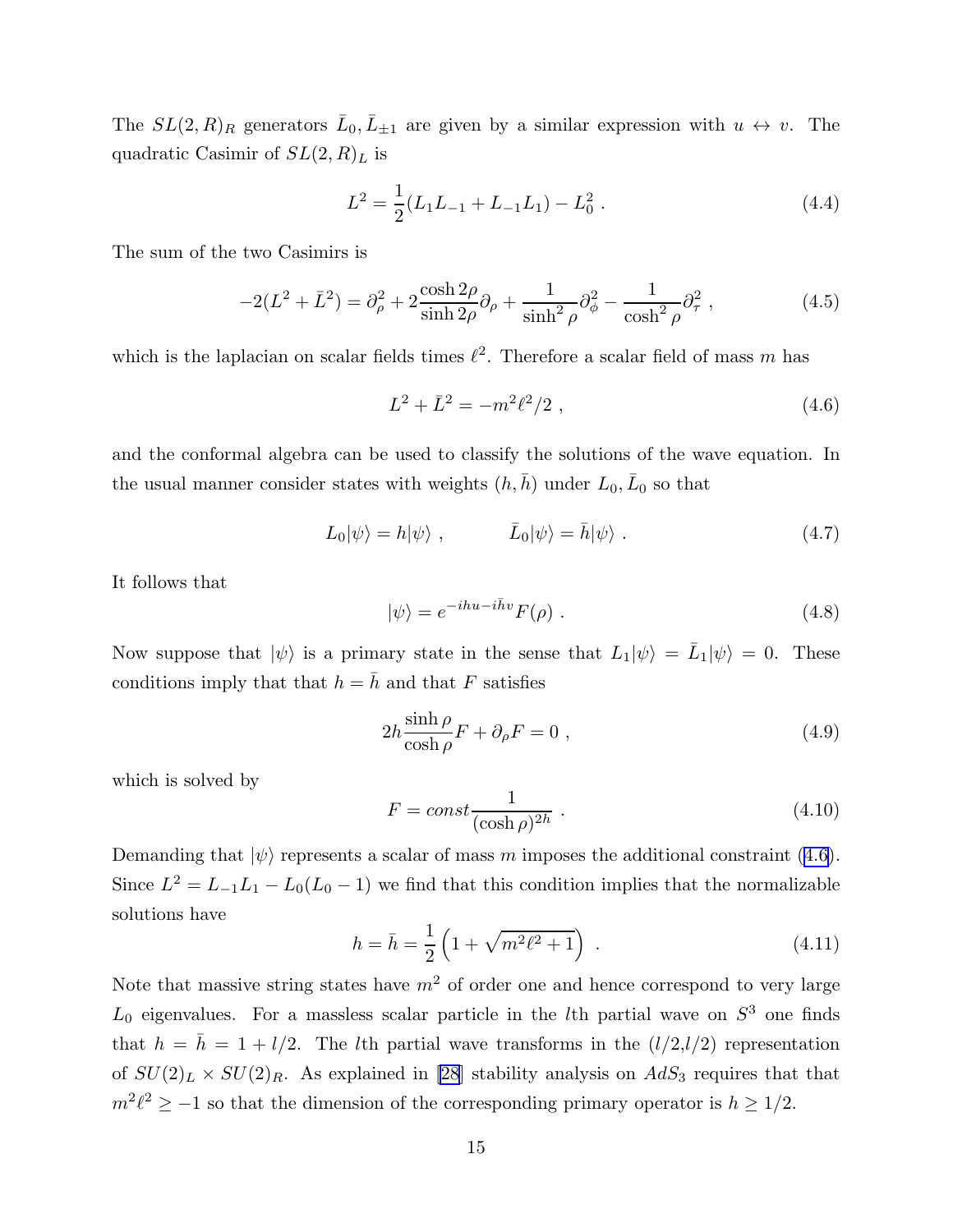Starting from the primary state([4.10](#page-15-0)) we can generate all other normalizable solutions with Dirichlet boundary conditions at infinity by acting with  $L_{-1}$ ,  $\bar{L}_{-1}$ , since starting from any state we can act with  $L_1$ ,  $\bar{L}_1$  and lower its energy. Since the energy should be positive for the state to have positive norm we conclude that at some point we will get a primary field, and the primary field [\(4.10\)](#page-15-0) is unique. These  $SL(2,R)_L \otimes SL(2,R)_R$  descendants all have the same quadratic Casimirs, but higher integral eigenvalues of  $L_0, \bar{L}_0$ . These states correspond in an obvious way to  $SL(2, R)<sub>L</sub> \otimes SL(2, R)<sub>R</sub>$  descendents of the primary operators. In particular for a massless scalar  $h = \bar{h} = 1$ , and the primary field corresponds to a (1, 1) operator. Each modulus of the conformal field theory should therefore correspond to a massless scalar in  $AdS_3$ . We shall see below that this is indeed the case. Conformal field theory operators may be further classified by their R-charges which identifies the  $S<sup>3</sup>$ angular momentum of the corresponding state.

# 4.2. Chiral Primaries

The conformal field theory that we are considering has (4,4) supersymmetry. A particularly interesting set of operators are the chiral primaries, for which the preceding considerations lead to a unique identification with a state in  $AdS_3 \times S^3 \times M^4$ . The conformal field theory that we are dealing with is some deformation of  $Sym_k M^4$ . To be specific let us consider in the conformal field theory the  $(a, c)$  ring with respect to some particular  $N=2$ subalgebra for the  $K3$  case. In order to compute the chiral ring we can take the theory to be simply the orbifold  $Sym_k M^4$  since it does not depend on the moduli of the conformal field theory. For  $k = 1$ , the conformal field theory target space is a single copy of K3, and the chiral primary fields are constructed from the 24 harmonic  $(p, q)$  forms  $\omega^A$ , for  $A = 1, ...24$  as

$$
\Phi^A = \omega^A_{ab..a\bar{b}..} \psi^a(z) \psi^b(z)..\psi^{\bar{a}}(\bar{z}) \psi^{\bar{b}}(\bar{z})... \tag{4.12}
$$

This set of fields includes the identity. The R charges are just the rank  $(p, q)$  which corresponds to twice the spacetime angular momentum. The cohomology of  $Sym_k(K3)$ is the k-fold product of the  $K3$  cohomology, plus twisted sector contributions from the fixed points of the permutation group[[29\]](#page-24-0). Let us first consider the subset invariant under the permutation group  $S_k$ . This can be described by introducing one species of bosonic creation operator  $\alpha_{-1}^A$  for each K3 cohomology class<sup>4</sup>. The space of symmetric

<sup>&</sup>lt;sup>4</sup> For the  $T^4$  case we have to include also fermionic oscillators corresponding to odd cohomology classes.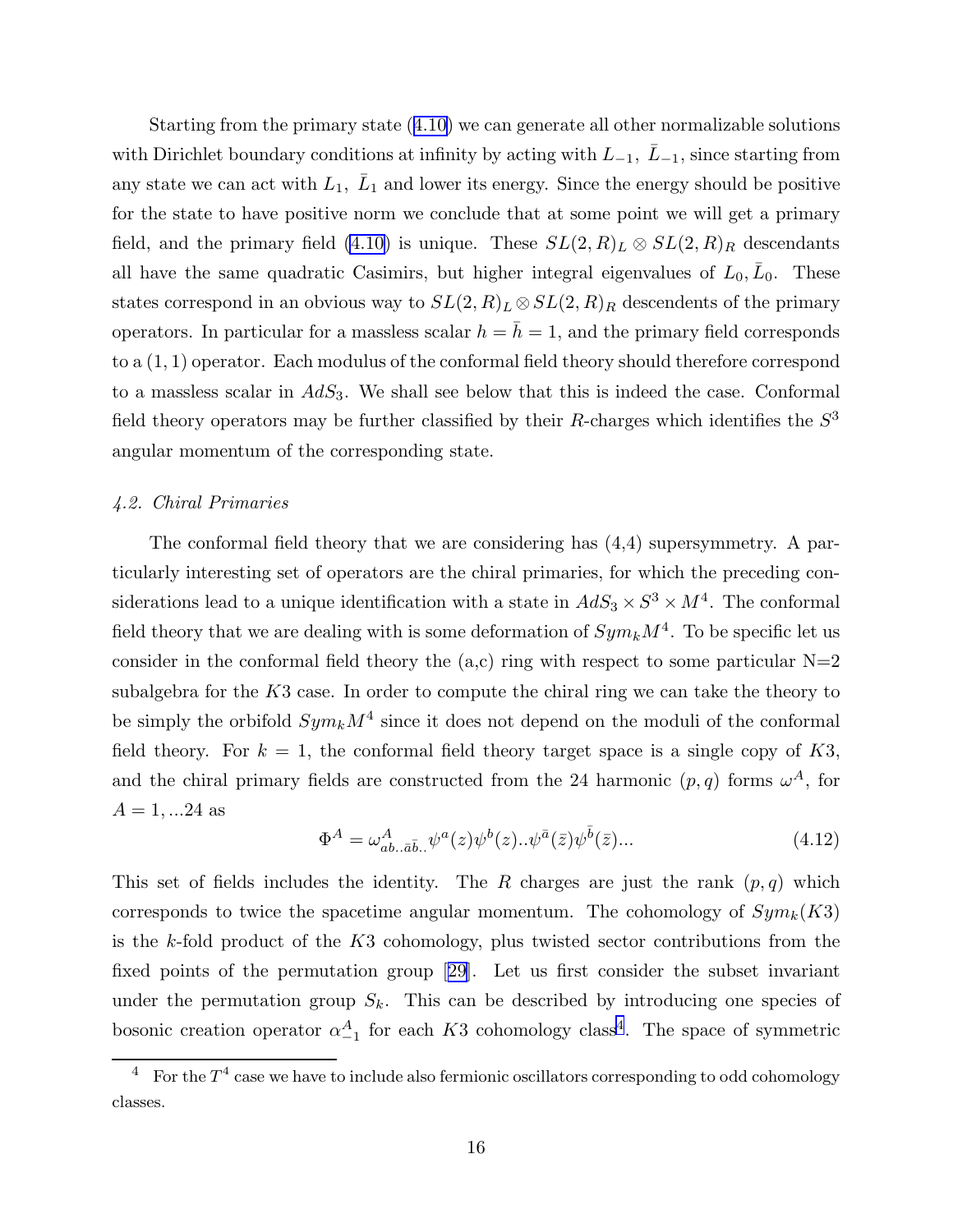cohomology elements of  $(K3)^k$  are then isomorphic to the k particle Hilbert space. When twisted sectors are included, one has additional creation operators  $\alpha_{-n}^A$ ,  $1 \leq n \leq k$  and considers the Hilbert space at level k. Hence a general operator involves  $M \leq k$  oscillators, and can be written

$$
\prod_{i=1}^{M} \alpha_{-n_i}^{A_i} |0\rangle, \tag{4.13}
$$

where  $\sum n_i = k$ . With each oscillator one can associate the rank  $(p_i, q_i)$  of its corresponding cohomology element. The R charge of the operator  $(4.13)$  is then

$$
(P,Q) = (k - M + \sum p_i, k - M + \sum q_i). \tag{4.14}
$$

Since these are chiral primaries one also has  $(h, \bar{h}) = (\frac{P}{2}, \frac{Q}{2})$  $\frac{2}{2}$ ).

We now identify the corresponding states of IIB string theory, beginning with the states with small charges. The vacuum corresponds to the unique state with R-charge  $(0, 0)$ , constructed from k level one identity oscillators.

At charge  $(1, 1)$  there are 20 operators constructed from  $k - 1$  level one identity oscillators and one level one rank  $(1, 1)$  oscillator. There is an additional operator from  $k-2$  level one and one level two identity oscillators. This gives a total of 21 charge  $(1, 1)$ oscillators. Since  $h = \bar{h} = \frac{1}{2}$  we see from [\(4.11](#page-15-0)) that these operators should correspond to states with negative mass  $m^2 = -\frac{1}{\ell^2}$  $\frac{1}{\ell^2}$  on  $AdS_3$ .

Now we turn to the supergravity description of the corresponding states. Compactifying IIB supergravity on K3 gives the unique anomaly-free six-dimensional  $(0, 2)$  theory with 21 anti-self-dual and 5 self-dual rank three antisymmetric tensor field strengths. Further compactification on  $S^3 \times AdS_3$  requires an expectation value for one of the self-dual tensors. In the six dimensional theory we have  $5\times21$  scalars living in  $SO(5, 21)/SO(5) \times SO(21)$ which are in the same supersymmetry multiplet as the anti-self-dual field strengths. When we compactify on  $AdS_3 \times S^3$  21 of the scalars acquire fixed expectation values and their fluctuations around this value get a mass. The other  $4 \times 21$  scalars are still massless fields. We define the mass as the number appearing in  $(4.6)$ . All these are scalars already in six dimensions. In addition, we will have scalar fields on  $AdS_3$  coming from the Kaluza-Klein reduction on the sphere. In particular, the above considerations lead us to expect 21 scalar fields on  $AdS_3$  with  $m^2\ell^2 = -1$  corresponding to the minimal weight chiral primaries. We shall see below that these fields arise from the Kaluza-Klein reduction of the anti-self-dual field strengths on  $S^3$ . In the process we get, as a by product, the 21 fixed scalars. Let us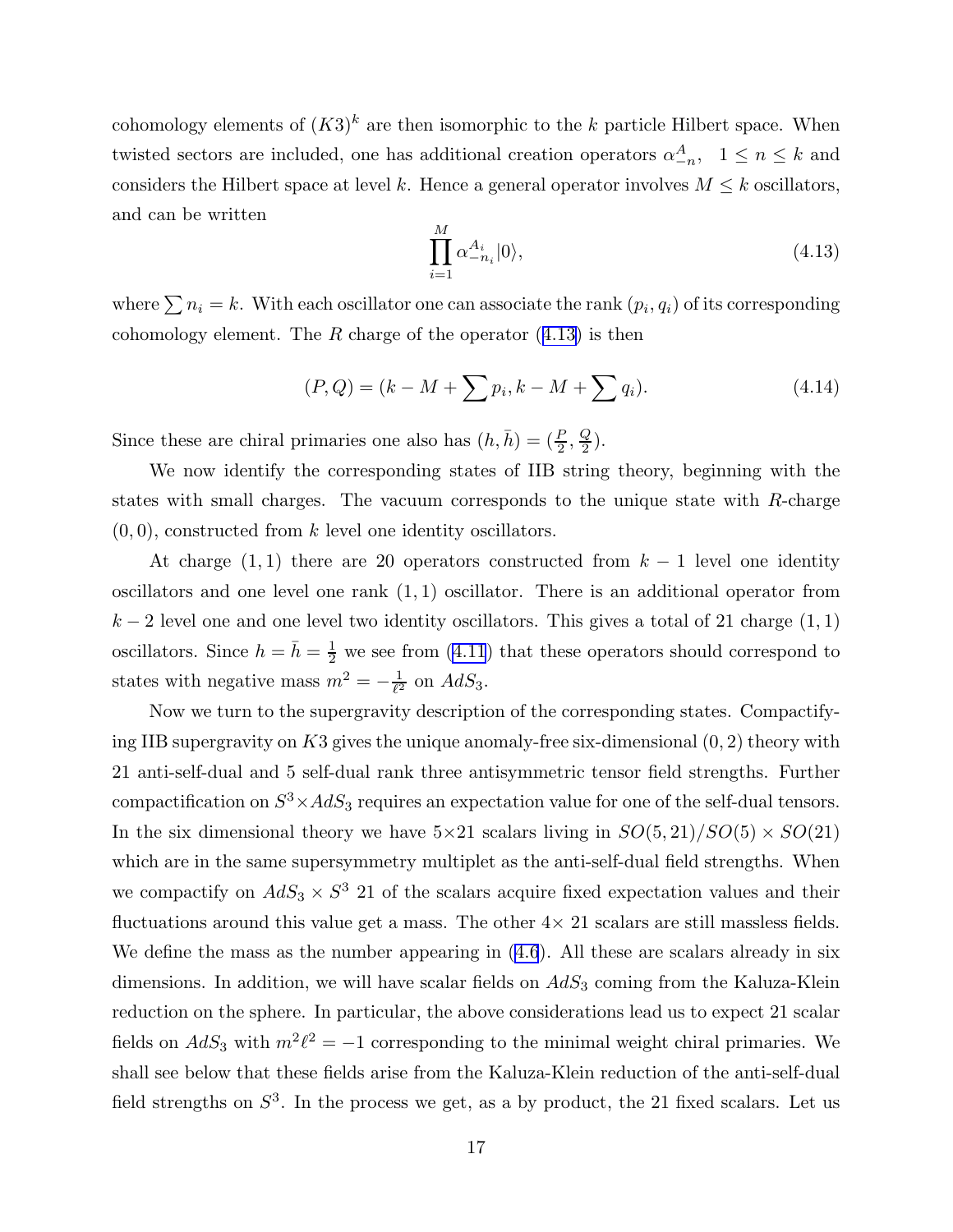<span id="page-18-0"></span>denote by  $H<sup>1</sup>$  the self dual field strength which is nonzero. All scalar fields are constant and can be rotated by a global  $SO(5,21)$  symmetry so that we now expand around the identity element in the coset  $SO(5, 21)/SO(5) \times SO(21)$ . For small fluctuations we can think of the scalars as a  $5\times 21$  matrix  $w^{im}$ ,  $m = 1, ..., 21$ . The  $4 \times 21$  scalars  $w^{im}$ ,  $i \neq 1$  do not mix with anything and lead to massless fields. We denote the anti-dual-field strengths by  $K^m$ . For  $K^m$  and  $w^{1m}$  we get the following equations [\[30](#page-24-0)] (the hatted indices run from 0 to 5)

$$
K^m = -*K^m \tag{4.15}
$$

$$
K_{\hat{\mu}\hat{\nu}\hat{\rho}}^m = w^{1m} H_{\hat{\mu}\hat{\nu}\hat{\rho}}^1 + F_{\hat{\mu}\hat{\nu}\hat{\rho}}^m , \qquad F^m = dB^m , \qquad (4.16)
$$

where  $B<sup>m</sup>$  is a two form. We also get the equation

$$
(\nabla_x^2 + \nabla_\theta^2) w^{1m} - \frac{2}{3} H^{1\hat{\mu}\hat{\nu}\hat{\rho}} K^m_{\hat{\mu}\hat{\nu}\hat{\rho}} = 0 \tag{4.17}
$$

where  $\nabla_x^2$  and  $\nabla_\theta^2$  are the laplacian on  $AdS_3$  and  $S^3$  respectively. Since the equations are diagonal in the index  $m$  we drop it from now on. We can rewrite  $(4.15)$  with  $(4.16)$  as

$$
F_{\mu\nu\rho} + \frac{1}{6} \epsilon_{\mu\nu\rho} \epsilon^{ijk} F_{ijk} + \frac{2}{\ell} w \epsilon_{\mu\nu\rho} = 0 ,
$$
  
\n
$$
F_{ij\mu} + \frac{1}{2} \epsilon_{\mu}^{\ \nu\rho} \epsilon_{ij}^{\ \ k} F_{k\nu\rho} = 0 ,
$$
\n(4.18)

where we separate the indices on  $AdS_3$  (greek) and  $S^3$  (latin). We have also used that  $\ell H_{\mu\nu\rho} = \epsilon_{\mu\nu\rho}$ ,  $\ell H_{ijk} = \epsilon_{ijk}$  and all other components are zero, as follows from the zeroth order Einstein equations. Now we write the following expansions for  $B$ , after imposing the gauge fixing conditions  $D^i B_{i\mu} = D^i B_{ij} = 0$ ,

$$
B_{\mu\nu} = b_{\mu\nu}^{I_1} Y^{I_1} ,
$$
  
\n
$$
B_{\mu i} = b_{\mu}^{I_3} Y_i^{I_3} ,
$$
  
\n
$$
B_{ij} = b^{I_1} \epsilon_{ij}^k D_k Y^{I_1} ,
$$
\n(4.19)

where we have used scalar spherical harmonics and vector spherical harmonics. Plugging these equations into the second equation in (4.18) yields an equation for  $b_{\mu}$  which decouples from the rest of the equations. From the same equation we further conclude

$$
b_{\mu\nu}^{I_1} = \epsilon_{\mu\nu}{}^{\rho} \partial_{\rho} b^{I_1} \tag{4.20}
$$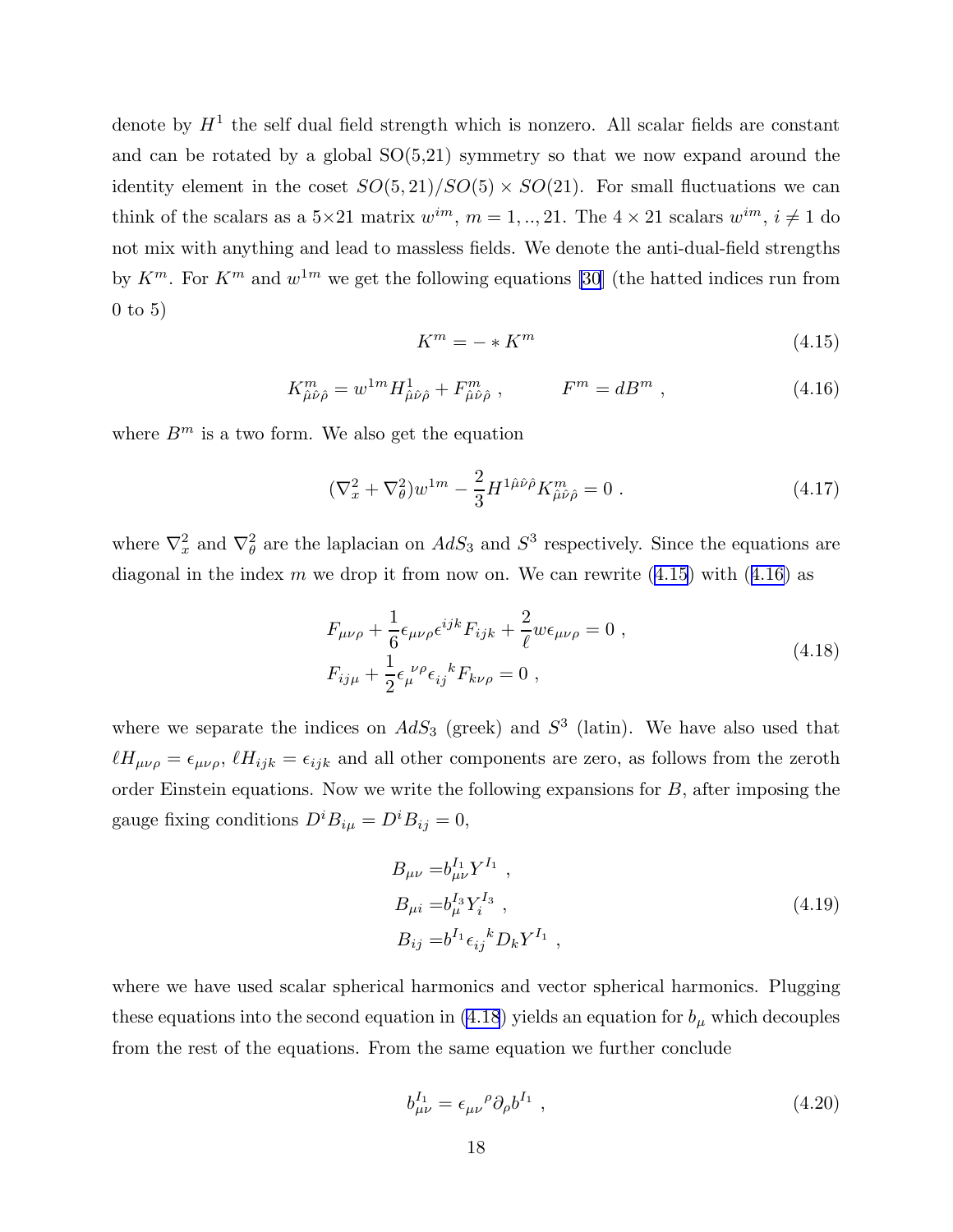if $l > 0$ . If  $l = 0$  then  $b_{\mu\nu} = b = 0$ . Using this equation the first equation in ([4.18](#page-18-0)) becomes

$$
\ell^2 \nabla_x^2 b^{I_1} - C(I_1) b^{I_1} + 2 w^{I_1} = 0 , \qquad (4.21)
$$

where  $C(I_1) = l(l+2)$  is the eigenvalue of the Laplacian on the unit three-sphere for the correponding spherical harmonic (and  $l = 0, 1, 2 \cdots$ ). and we have also expanded w in spherical harmonics. Using  $(4.21)$  we see that  $(4.17)$  becomes

$$
\ell^2 \nabla_x^2 w^{I_1} - C(I_1) w^{I_1} - 8(-C(I_1) b^{I_1} + w^{I_1}) = 0.
$$
 (4.22)

The two mass eigenvalues are

$$
\ell^2 m_-^2 = l(l-2) , \qquad \ell^2 m_+^2 = l(l+6) + 8 . \qquad (4.23)
$$

Using [\(4.11\)](#page-15-0) the left and right moving weights are

$$
\Delta_{-} = l/2 , \qquad l > 0 ,
$$
  
\n
$$
\Delta_{+} = (l+4)/2 , \qquad l \ge 0 .
$$
\n(4.24)

We have included the result for  $l = 0$  which involves only a mode of w. The first branch in (4.24) describes the scalar corresponding to the chiral primary operator and all its partial waves. The second branch corresponds to the fixed scalar.

Hence we conclude that the 21 charge  $(1, 1)$  chiral primaries correspond to a single quantum in one of the lowest-lying modes of the 21  $\ell^2 m^2 = -1$  scalar fields. Excited single particle states can be constructed as  $SL(2, R)_L \otimes SL(2, R)_R$  descendants.

Next let us consider the charge  $(n, n)$  chiral primaries. There are 20 such operators from  $k - n + 1$  level one identity oscillators and one rank  $(1, 1)$  level n oscillators, as well as one from  $k - n$  level one identity oscillators and one level  $n + 1$  identity oscillator. These can be identified as single particle states arising from higher  $S<sup>3</sup>$  angular harmonics of the 21 self-dual tensor multiplets (4.24).

In addition for  $n \geq 2$  there is a charge  $(n, n)$  operator from  $k - n + 2$  level one identity oscillators and one rank  $(2, 2)$  level  $n - 1$  oscillator. The lowest state corresponds to an operator with angular momentum  $(1, 1)$  under  $SU(2)_L \times SU(2)_R$  and therefore conformal weight  $(1,1)$ . It could come from deformations of the sphere but we have not checked this explicitly. We also expect chiral primaries coming from the  $(0, 2)$  and  $(2, 0)$  forms. These correspond in the conformal field theory to the positively-charged  $SU(2)_L$  and  $SU(2)_R$ currents  $J_L^+$  $L_L^+(z)$  and  $J_R^+(z)$ . In supergravity we have an  $SU(2)_L \times SU(2)_R$  gauge symmetry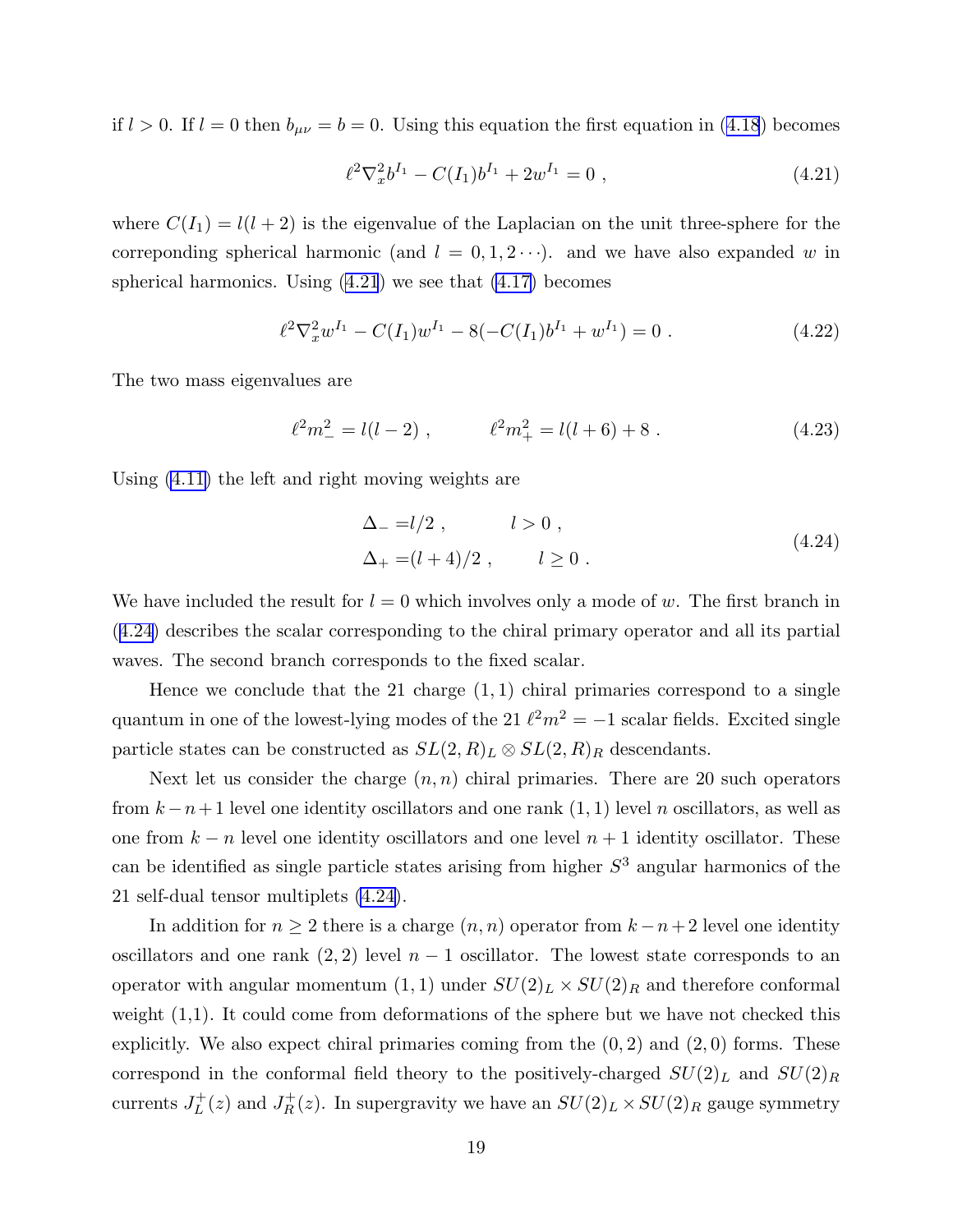coming from isometries of  $S^3$ . The positively-charged components of the gauge boson correspond to these chiral primary states.

Finally at charge  $(n, n)$  there are additional operators which involve multiple oscillators that are not level one identity operators. These correspond in the obvious manner to multi-particle states, where the total particle number is the number of oscillators that are not level one identity oscillators.

# 4.3. The Stringy Exclusion Principle

For ordinary particle numbers, we saw in the last subsection that the spectrum of chiral primary operators agrees with the expected BPS supergravity spectrum. However it is abruptly terminated when the particle number reaches 2k. This follows from fermi statistics of the 2k fermionic operators used in the construction of the chiral primaries. In general the maximum R-charge for a chiral primary is bounded by unitarity as  $Q \le c/3$  =  $2k$ . This effect can not be seen in IIB- $AdS_3$  perturbation theory. From that point of view they are free bosons and there would not seem to be a limit on the occupation number of any particular mode.

It is worth emphasizing that the validity of the bound follows from general symmetry considerations and does not depend on string theory. As discussed in [\[8](#page-24-0),[26,9](#page-24-0)] any consistent quantum theory of gravity on  $AdS_3$  is a conformal field theory. If it has in addition sufficiently many spacetime supersymmetries it will be a  $(2, 2)$  superconformal theory. In general the lowest-charge (except the identity) chiral primary of the conformal field theory will be a single-particle state on  $AdS_3$ . A second chiral primary can in general be constructed by squaring this chiral primary. This operator (when it is non-zero) corresponds to two quanta in the same mode on  $AdS_3$ . In general the Nth power of the chiral primary corresponds to N particles in the same mode. However as mentioned above it follows from the  $\mathcal{N} = 2$  superconformal algebra that the  $U(1)$  charge of a chiral primary is bounded by k. Hence for N of order c the chiral primary will vanish, in accord with the exclusion principle.

Similar phenomena have been encountered in other string theoretic contexts. For example consider the formulation of two-dimensional  $SU(N)$  gauge theory on a circle as astring theory [[16\]](#page-24-0). This theory has states in which the string winds  $m$  times around the circle. However one must have  $m < N$  because N powers of the gauge theory flux tube are trivial. This constraint is invisible in the string perturbation theory. Also in the fermionic formulation of the  $c = 1$  matrix model [\[17](#page-24-0)], excitations of the upper branch of the Fermi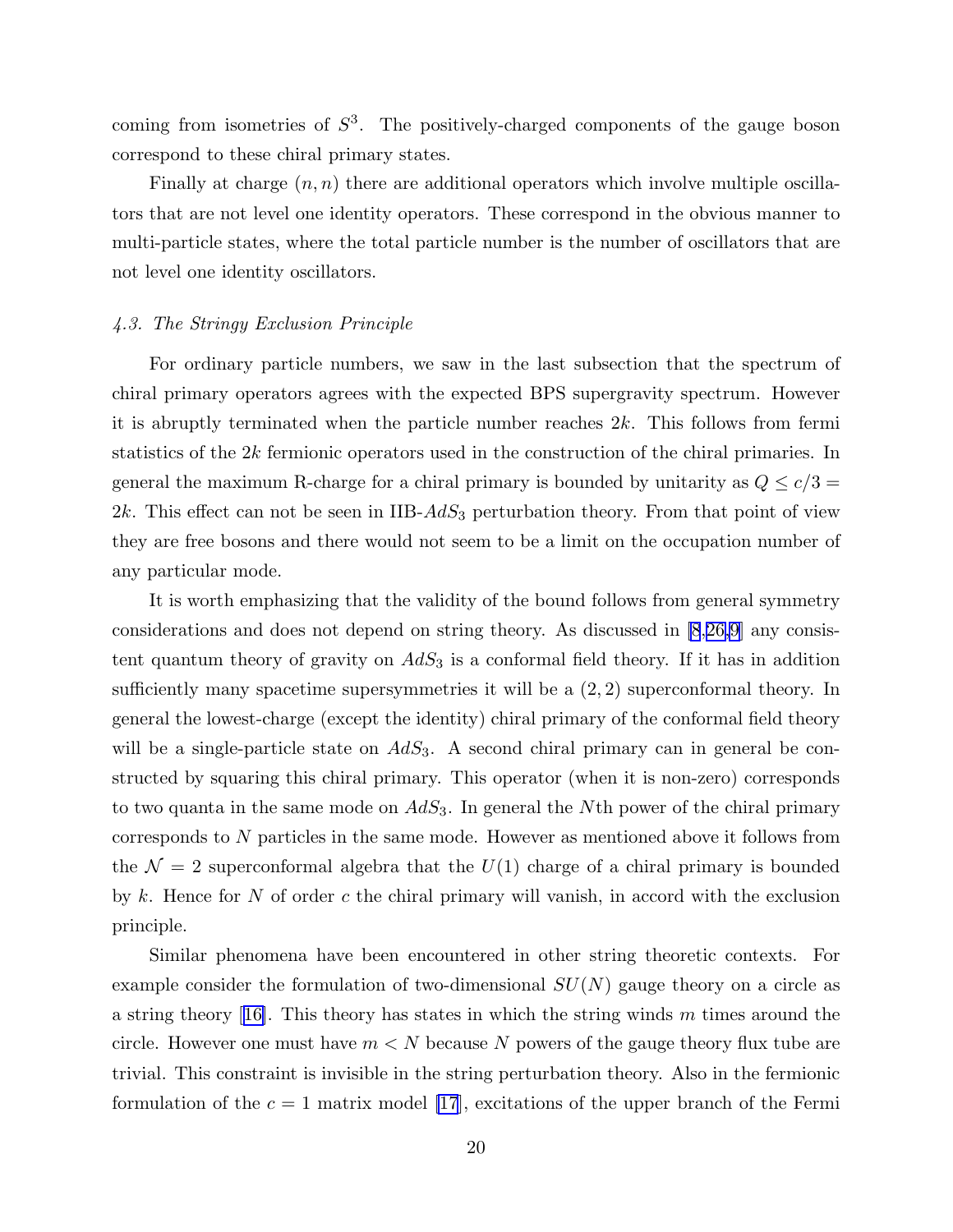<span id="page-21-0"></span>sea are abruptly cut off when the lower Fermi sea is encountered. This again is a bound on the number of quanta in a single mode. In the case of the  $(0,2)$  six dimensional CFT it was found in[[31\]](#page-24-0) that the single particle spectrum of chiral primaries is bounded by the number of branes, and a similar effects occurs for  $\mathcal{N} = 4$   $U(N)$  super-Yang-Mills since the trace of more than N matrices can be decomposed as products of traces. However in those cases there does not seem to be a bound for multiparticle states. Closely related observations of a bound on  $S^3$  angular momentum in the context of  $AdS_3$  scattering were made in [\[15](#page-24-0)].

# 4.4. The Virasoro Generators

The primary operators of the conformal field theory have Virasoro as well as  $SL(2, R)_L \otimes SL(2, R)_R$  descendants. These descendants in general have differing  $SL(2, R)_L \otimes$  $SL(2, R)_R$  Casimirs and correspond to multi-particle states on  $AdS_3$ . In this subsection we discuss the Virasoro action on  $AdS_3$ .

In quantum gravity the canonical generators of diffeomorphisms contain volume integrals of the constraints. These integrals must be augmented by surface terms in order to have the correct algebra. The latter in turn can be expressed as the volume integral of a total divergence. After fixing the gauge appropriately and imposing the constraints the Virasorogenerators  $L_n$  on  $AdS_3$  can be written as the volume integral [[8\]](#page-24-0)

$$
L_n = \int d\Sigma^{\mu} \zeta_n^{\nu} \hat{T}_{\mu\nu}.
$$
\n(4.25)

 $\hat{T}$  is the matter stress tensor plus a gravitational stress tensor given by the Einstein tensor minus the total divergence of the surface term<sup>5</sup>. The vector fields  $\zeta_n$ 

$$
\zeta_n^+ = e^{inu^+},
$$
  
\n
$$
\zeta_n^- = \frac{n^2}{r^2} e^{inu^+},
$$
  
\n
$$
\zeta_n^r = -\frac{irn}{2} e^{inu^+}.
$$
\n(4.26)

The choice of subleading in  $\frac{1}{r}$  corrections is ambiguous, as such terms manifestly do not contribute in the boundary expression for  $L_n$ . We have chosen these terms so that the Lie derivative with respect to  $\zeta_n$  obeys

$$
[\mathcal{L}_{\zeta_m}, \mathcal{L}_{\zeta_n}] = i(n-m)\mathcal{L}_{\zeta_{m+n}},
$$
\n(4.27)

<sup>&</sup>lt;sup>5</sup> Since there are no gravitons in three dimensions this could vanish in an appropriate gauge.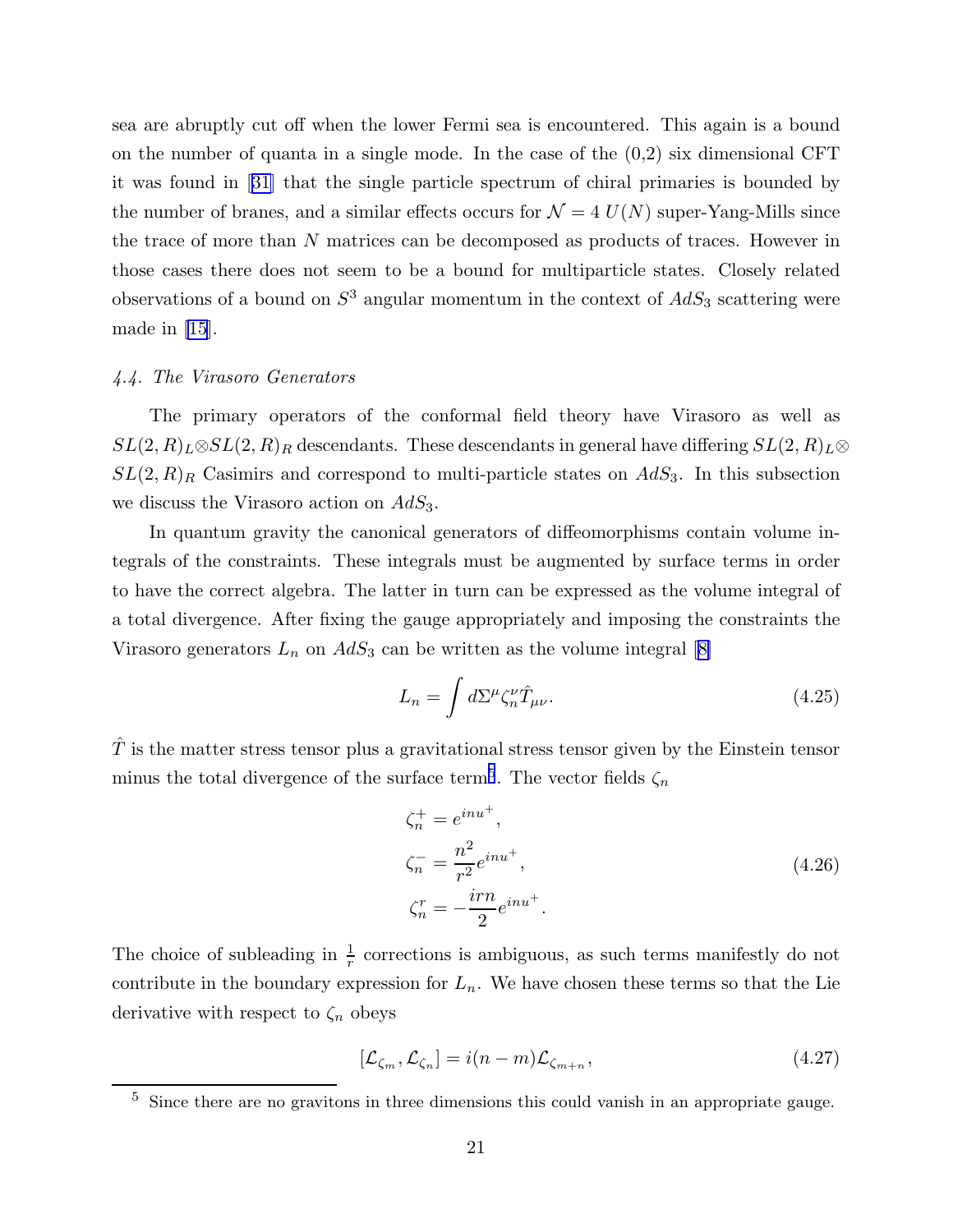although a central charge of course appears in the Poisson brackets of the generators([4.25](#page-21-0)).  $\bar{L}_n$  is given by a similar expression with + ↔ -. The  $SL(2,R)_L \otimes SL(2,R)_R$  subgroup generated by  $L_0$ ,  $L_{\pm 1}$ ,  $\bar{L}_0$ ,  $\bar{L}_{\pm 1}$  is the isometry group of  $AdS_3$  (although the extension of the vector field into the interior differs from([4.2](#page-14-0)) at subleading order).

The action of the Virasoro generators on a quantum state will mix up states with different particle numbers, because the vacuum itself cannot be annihilated by all the Virasoro generators. In general the vacuum state depends on the coordinate choice used to distinguish positive and negative frequency excitations. The Virasoro generators transform the vacuum defined with respect to a particular coordinate system to a new state which is the vacuum with respect to the new coordinates.

# 5. The RR Sector

The preceding sections have concentrated on the NS-NS sector of the conformal field theory. In this section we first review the map between the cylinder and the plane and then we make a few remarks about the RR sector.

Themap between the lorentzian cylinder  $(4.1)$  $(4.1)$  and the plane  $(2.10)$  $(2.10)$  $(2.10)$  is given by

$$
\frac{1}{y} = \cosh \rho \cos \tau + \sinh \rho \cos \phi
$$
  
\n
$$
t = y \cosh \rho \sin \tau
$$
  
\n
$$
x = y \sinh \rho \sin \phi
$$
\n(5.1)

where  $x \pm t = w^{\pm}$ . Remembering that  $u = \tau + \phi$  and  $v = \tau - \phi$  we see that at the boundary  $y = 0^+$  this change of coordinates becomes  $w^+ = \tan \frac{u}{2}$ ,  $w^- = -\tan \frac{v}{2}$ , which is the change of coordinates from the plane to (a diamond in) the cylinder.

The  $SL(2, R)<sub>L</sub>$  generators on the plane are

$$
H_{-1} = i\partial_+
$$
  
\n
$$
H_0 = i(w^+ \partial_+ + \frac{1}{2}y \partial_y)
$$
  
\n
$$
H_1 = i((w^+)^2 \partial_+ + w^+ y \partial_y - y^2 \partial_-)
$$
\n(5.2)

And similarly for  $SL(2, R)_R$  in terms of  $\overline{H}$  with + ↔ −. Notice that the generators in (5.2) are related to those in([4.2](#page-14-0)) by

$$
H_0 = \frac{1}{2i}(L_1 - L_{-1}) \qquad H_{\pm 1} = L_0 \mp \frac{1}{2}(L_1 + L_{-1}) \tag{5.3}
$$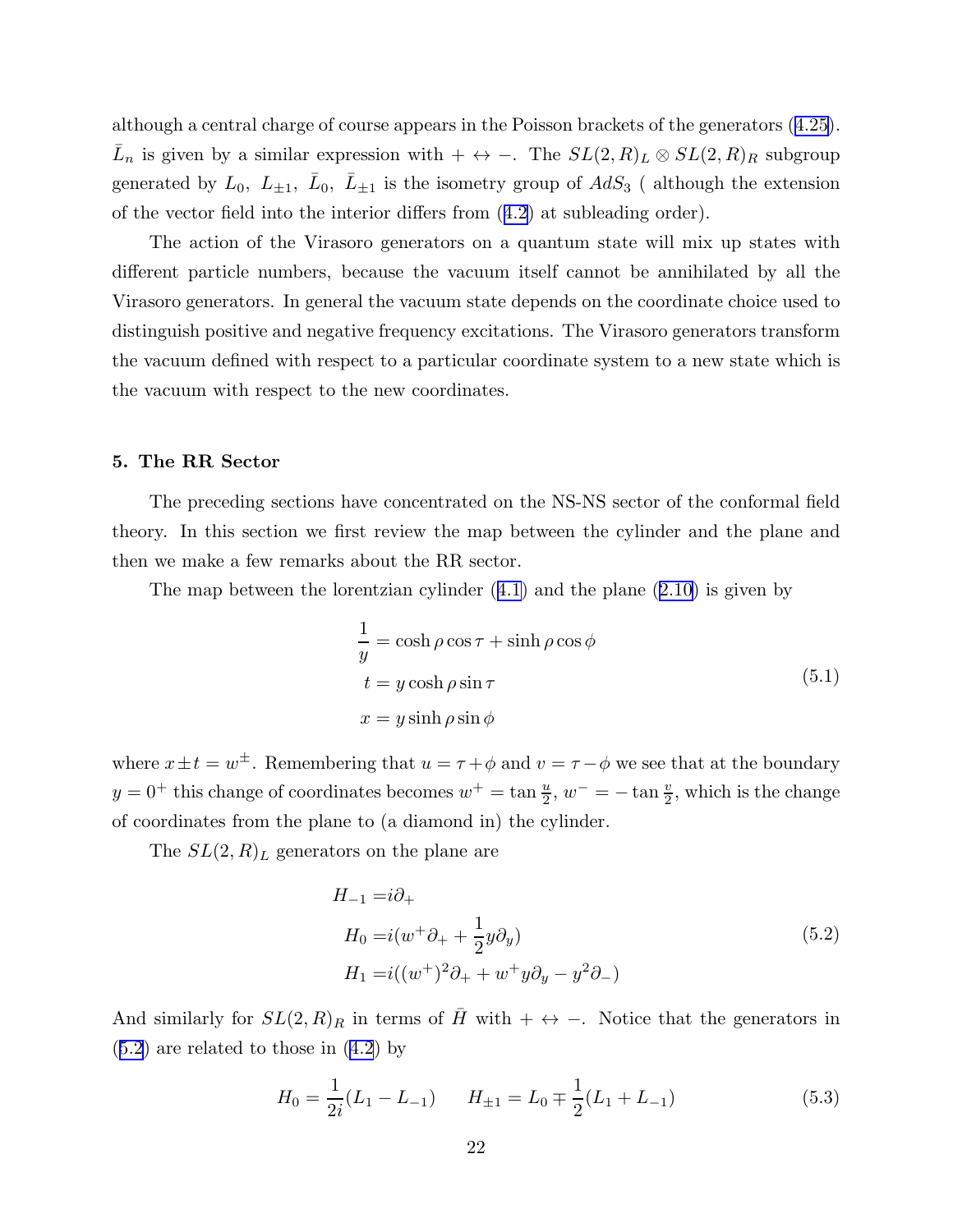and the scalar wave operator is

$$
-2(L^{2} + \bar{L}^{2}) = y^{2}(4\partial_{+}\partial_{-} + \partial_{y}^{2} - \frac{1}{y}\partial_{y})
$$
\n(5.4)

Plane wave solutions for the massless scalar field equation which diagonalize  $H_{-1}$ ,  $\bar{H}_{-1}$  are Bessel functions of the form

$$
\Phi = e^{-i\omega t + ipx} y J_1(\sqrt{\omega^2 - p^2} y) \tag{5.5}
$$

where we have imposed Dirichlet boundary conditions at  $y = 0$  ( $U = \infty$ ). The RR sector is obtained by compactifying as indicated in  $(2.23)(2.24)$  $(2.23)(2.24)$  $(2.23)(2.24)$ . This is a transformation generated by  $H_{-1} + H_{-1}$  which is the momentum along the plane. Notice that now the fermions are naturally periodic around the circle. As mentioned above this gives the  $M = 0$  BTZ black hole which has a singularity at  $y = \infty$ . This is the location of the horizon in the noncompactified picture (with infinitely long D1-D5 branes). The singularity appears because the circle along which we are identifying becomes null (of zero size) when we approach the horizon  $(y = \infty)$ . The boundary  $(y = 0)$  is a cylinder as in the NS-NS case.

The singularity at  $y = \infty$  makes the Hilbert space difficult to analyze. As opposed to the NS-NS case now the quantum gravity vacuum in this geometry is expected to be highly degenerate. In fact from the conformal field theory picture we learn that the asymptotic degeneracy should go as  $e^{2\pi\sqrt{c_e k/6}}$  where  $c_e = 24$  for K3 and  $c_e = 12$  for  $T^4$  [\[32](#page-24-0)]. (These degeneracies are predicted by U-duality from the degeneracy of perturbative string states in heterotic and type II string theory respectively). Furthermore we expect to have an energy gap of the order  $\Delta\omega \sim 1/k$  [[33\]](#page-24-0). Note that if we were to look for states in this theory corresponding to scalar fields, as we did for the NS-NS sector, we would find an infinite number of states corresponding to solutions of (5.5) with  $p = 0$  and any energy  $\omega$ , obtained by continuous rescalings. This is not inconsistent since indeed the gap is zero to leading order in  $1/k$ . It would be interesting however to understand more precisely in the gravity picture the origin of this gap.

It would be interesting to extend this analysis to other cases involving  $AdS_3$  described in [\[1](#page-24-0),[34\]](#page-24-0).

# Acknowledgments

We would like to thank H. Ooguri, J. Schwarz and C. Vafa for discussions. We would also like to thank David Gross and the Institute for Theoretical Physics at the University of California at Santa Barbara, where part of this work was done, for hospitality. This work was supported in part by DOE grant DE-FG02-96ER40559.